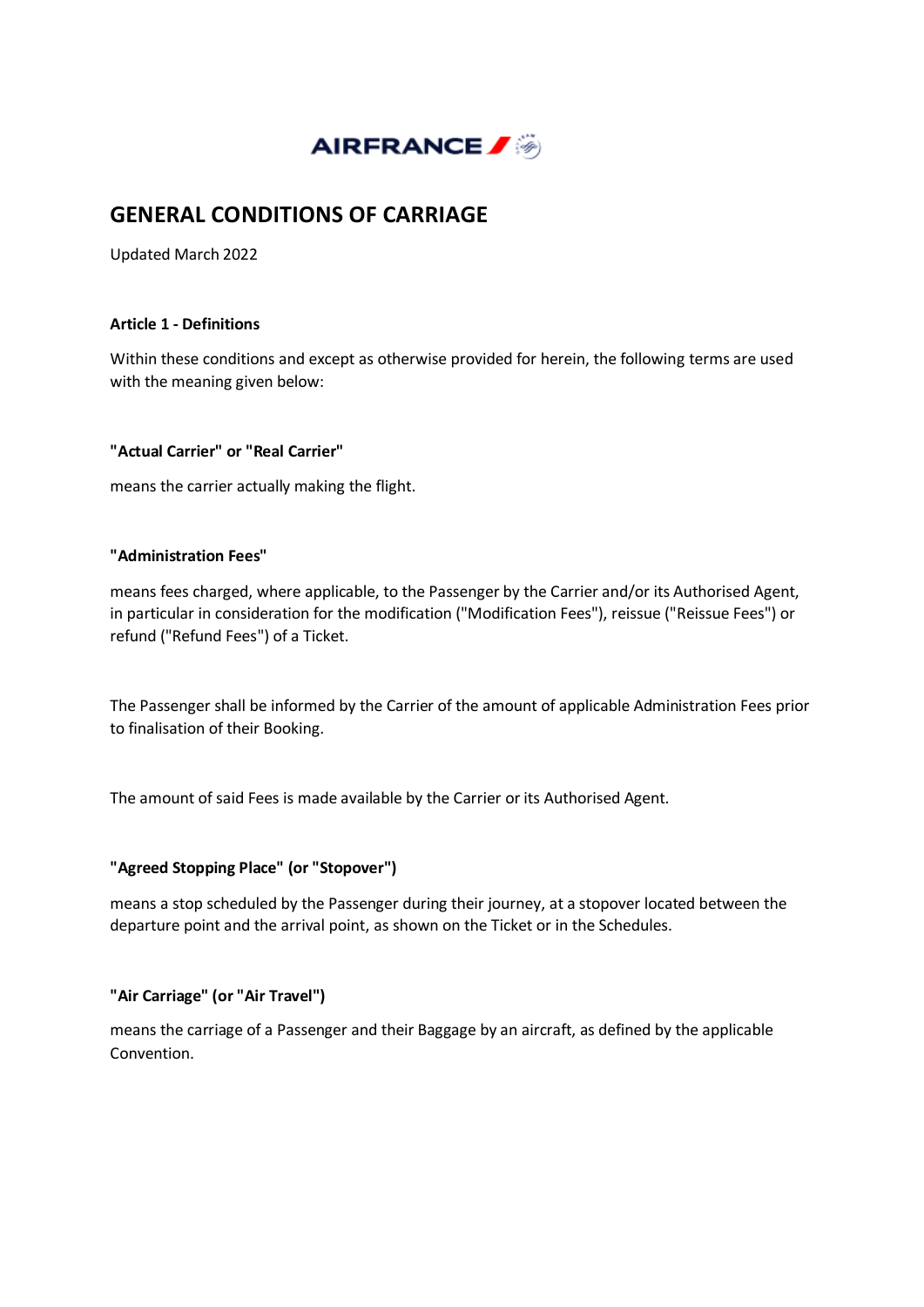### **"Air France"**

means the company "Air France", a French public limited company with capital of 126,748,775 euros, with its registered office at 45 rue de Paris, 95 747 Roissy CDG cedex, registered with the Bobigny Trade & Companies Register and bearing registration number 420 495 178.

### **"Air France Website"**

means the website "www.airfrance.com"

### **"Airline Designator Code"**

means the code issued by the IATA, which identifies each carrier that is a member of this association using two or more alphabetical, numerical or alphanumeric characters and that is shown on the Ticket in combination with the flight number.

### **"Air Travel" (see "Air Carriage")**

### **"Authorised Agent"**

means an individual or legal entity that is authorised by the Carrier to represent the Carrier in the sale of air carriage tickets for its services or for the services of another Carrier if said agent is so authorised.

#### **"Baggage"**

means the effects and other personal items that accompany Passengers during their journey. Except as otherwise provided for, this term includes both Checked Baggage and Unchecked Baggage.

#### **"Baggage Check"**

means the portion of the Baggage Identification Form issued to the Passenger by the Carrier, relating to the carriage of Checked Baggage.

#### **"Baggage Identification Form"**

means a tag issued by the Carrier for the sole purpose of identifying Checked Baggage and that includes a portion that is affixed to the Baggage ("Baggage Tag") and another portion that is issued to the Passenger for the identification of said Baggage ("Baggage Check").

#### **"Baggage Tag"**

means the part of the Baggage Identification Form attached to Checked Baggage.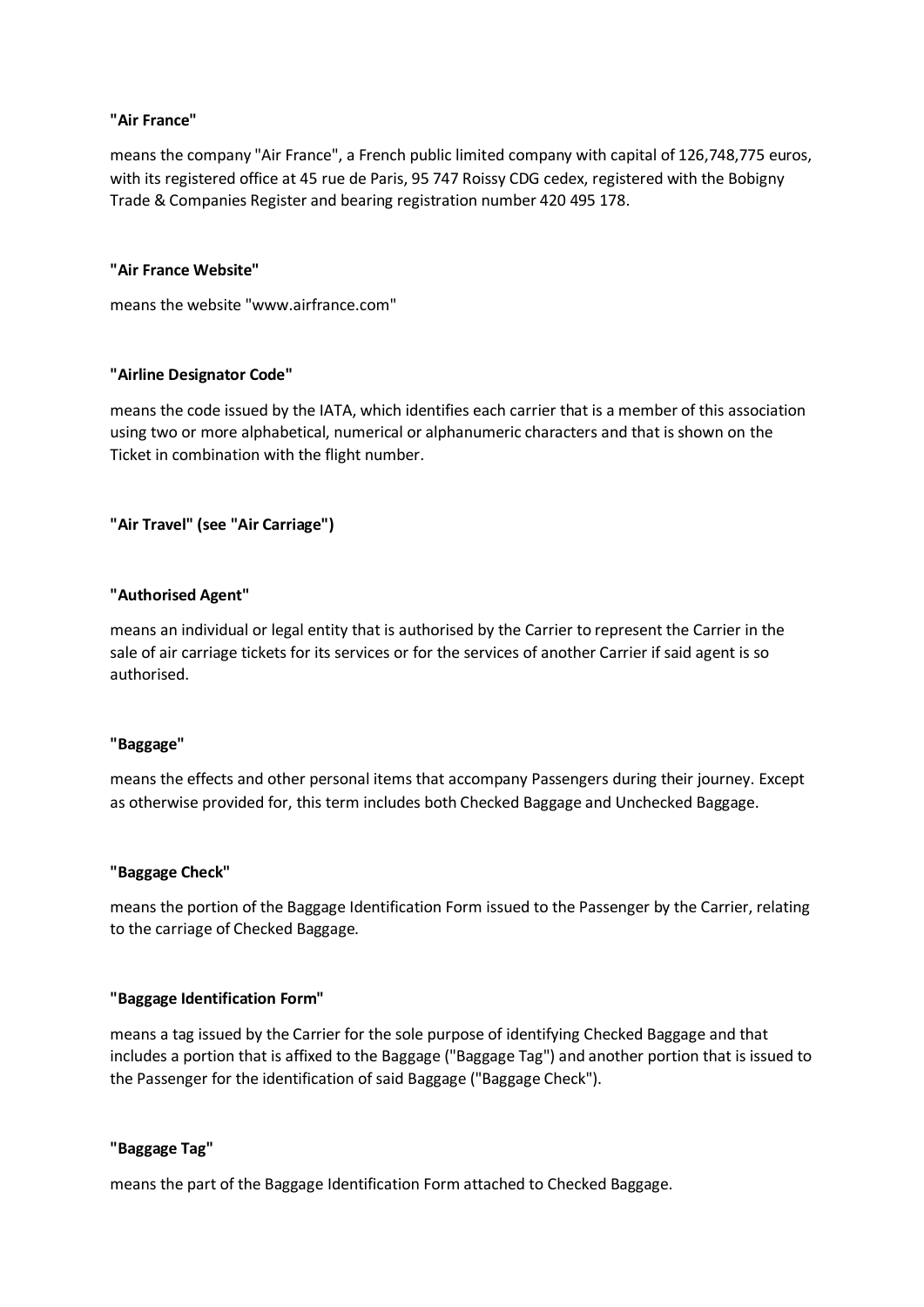**"Beneficiary" (see "Person Entitled to Compensation")**

**"Cabin Baggage" (see "Unchecked Baggage")**

### **"Carrier"**

means AIR FRANCE or any other carrier for which the Designator Code appears on the Ticket or on a Conjunction Ticket.

### **"Chartering"**

means the operation whereby the Carrier having concluded a Contract of Carriage with the Passenger ("Contractual Carrier") delegates to another Carrier ("Actual Carrier") responsibility for performing all or part of the Air Carriage. Also means the operation whereby any other party that has contracted with the Passenger (for example a tour operator) entrusts the Carrier with performing all or part of the Air Carriage.

### **"Checked Baggage"**

means Baggage of which the Carrier has agreed to take custody and for which a Baggage Identification Form has been issued.

**"Check-in Closing" (see "Check-in Deadline")**

#### **"Check-in Deadline" or "CID" or "Check-in Closing"**

means the time limit before which Passengers must have carried out their formalities, in particular check-in, including, where applicable, checking in their Baggage, and be in possession of their boarding card or pass.

**"Code Share" (see "Code Share Flight")**

#### **"Code Share Flight" or "Code Share"**

means a flight operated by an Air Carrier that can be either the Carrier with which the Passenger has concluded a Contract of Carriage ("Contracting Carrier" or "Contractual Carrier"), or another Carrier (Carrier providing the flight or "Actual Carrier") with which the Contracting Carrier has associated its Designator Code.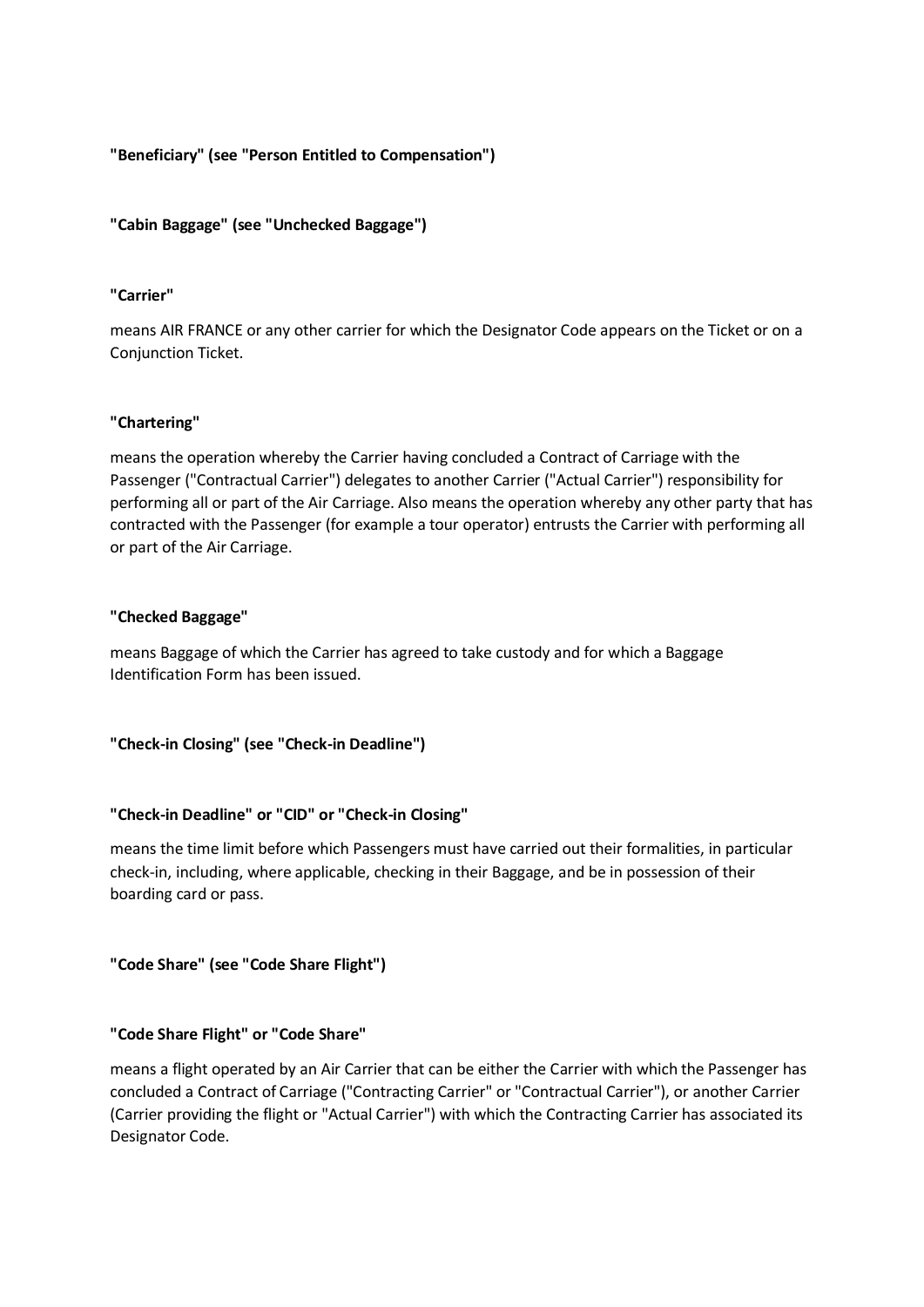### **"Community Air Carrier"**

means an Air Carrier that holds a valid operating licence issued by a Member State of the European Union, in accordance with the provisions of Council Regulation (EEC) No 2407/92 of 23 July 1992.

### **"Conjunction Ticket"**

means a Ticket the issue of which is rendered necessary because of the large number of coupons for a primary Ticket, which together constitute a single Contract of Carriage.

### **"Contingency Plan for lengthy tarmac delays"**

means the contingency plan adopted by the Carrier in the event of a significant delay of the aircraft on the tarmac at an airport located within the United States, as described by the US Department of Transport (DOT).

### **"Contract of Carriage"**

means the declarations and provisions appearing on the Ticket, identified as such and incorporating these General Conditions of Carriage as well as notices to Passengers.

On certain territories, specific rules may be applicable as described in the Carriers' Specific Terms and Conditions, directly accessible on the Carrier's dedicated website for the relevant market.

# **"Contractual Carrier" or "Contracting Carrier"**

means the carrier with which the Passenger has concluded a Contract of Carriage and for which the Designator Code appears on the Ticket.

#### **"Convention"**

means, as applicable:

(a) the Convention for the Unification of Certain Rules Relating to International Carriage by Air, signed in Warsaw on 12 October 1929.

- (b) the Hague Protocol of 28 September 1955, which amended the Warsaw Convention.
- (c) the Guadalajara Supplementary Convention, of 18 September 1961.
- (d) the Montreal Protocols 1, 2 and 4 (1975), which amended the Warsaw Convention.

(e) the Convention for the Unification of Certain Rules for International Carriage by Air, signed in Montreal on 28 May 1999.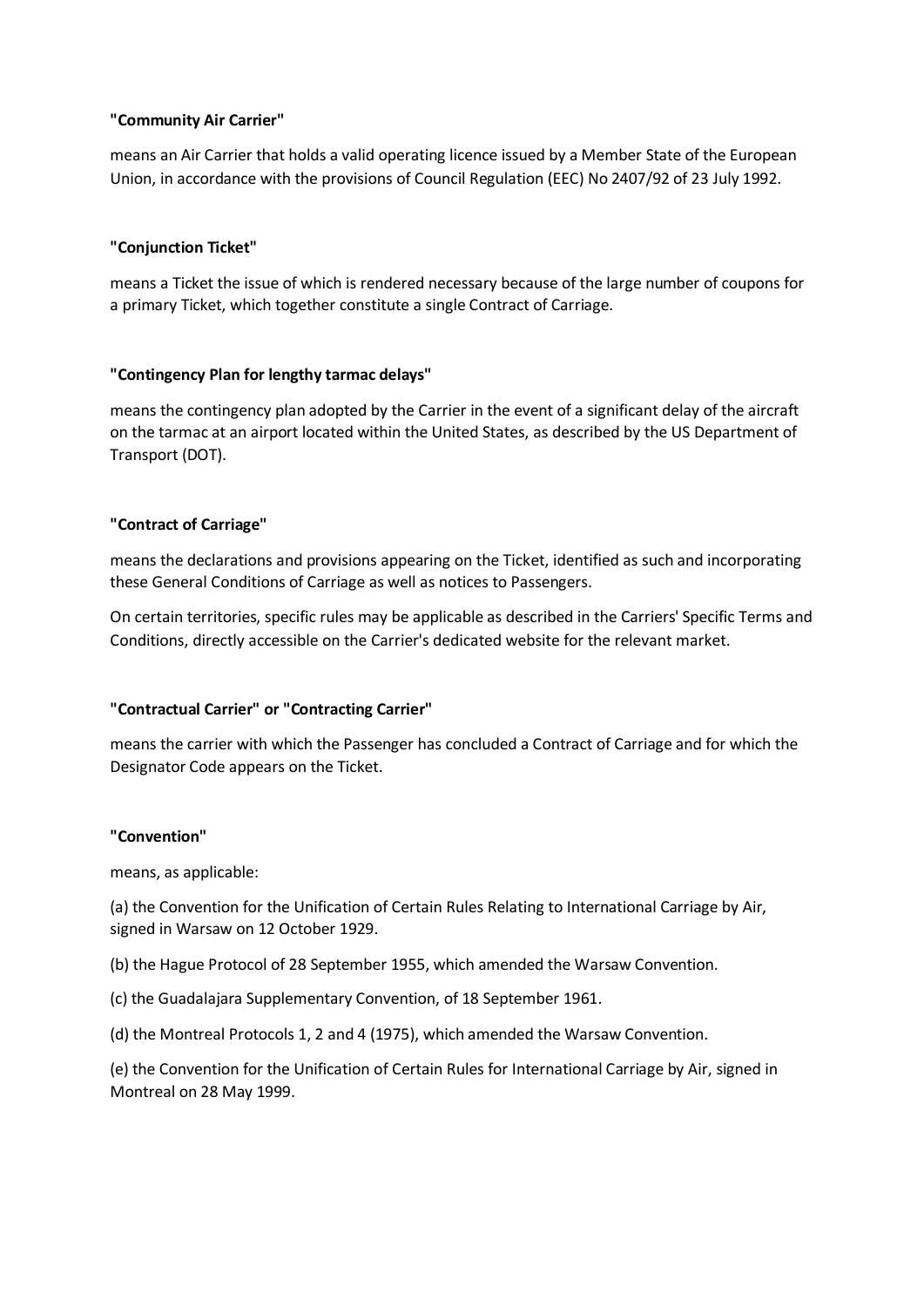### **"Coupon"**

means a paper Flight Coupon or an Electronic Coupon (which is electronically stored in the Carrier's computerized reservation system), and mentioning the name of the Passenger supposed to travel on the identified flight.

#### **"Damage"**

includes the harm that arises in the event of death or bodily injury that a Passenger may suffer or that results from a delay, total or partial loss, or any other harm arising due to Air Carriage, as defined below, or that is in direct connection therewith.

#### **"Days"**

means the calendar days that include the seven days of the week, it being understood that in the event of notice being issued, the dispatch day is not included and that, in order to determine the validity of a Ticket, the date of Ticket issue or the flight departure date are not counted.

#### **"Electronic Coupon"**

means an electronic Flight Coupon or any other document that has the same value, which is stored in a digital format in the Carrier's computerised booking system.

#### **"Electronic Ticket"**

means the Ticket saved by the Carrier or at its request by a computerised booking system and that is evidenced by the Travel Memo (also called the "Itinerary and Receipt"), the electronic Flight Coupon or any other document that has the same value, issued by the Carrier or an Authorised Agent.

#### **"Fares"**

means the fare for a journey reserved by the Passenger, in a booking class, for given routes, flights and, where applicable, dates.

#### **"Flight Coupon"**

means the portion of the Ticket identified as being "valid for carriage" or, for Electronic Tickets, the Electronic Coupon that shows the exact points between which the Passenger must be carried.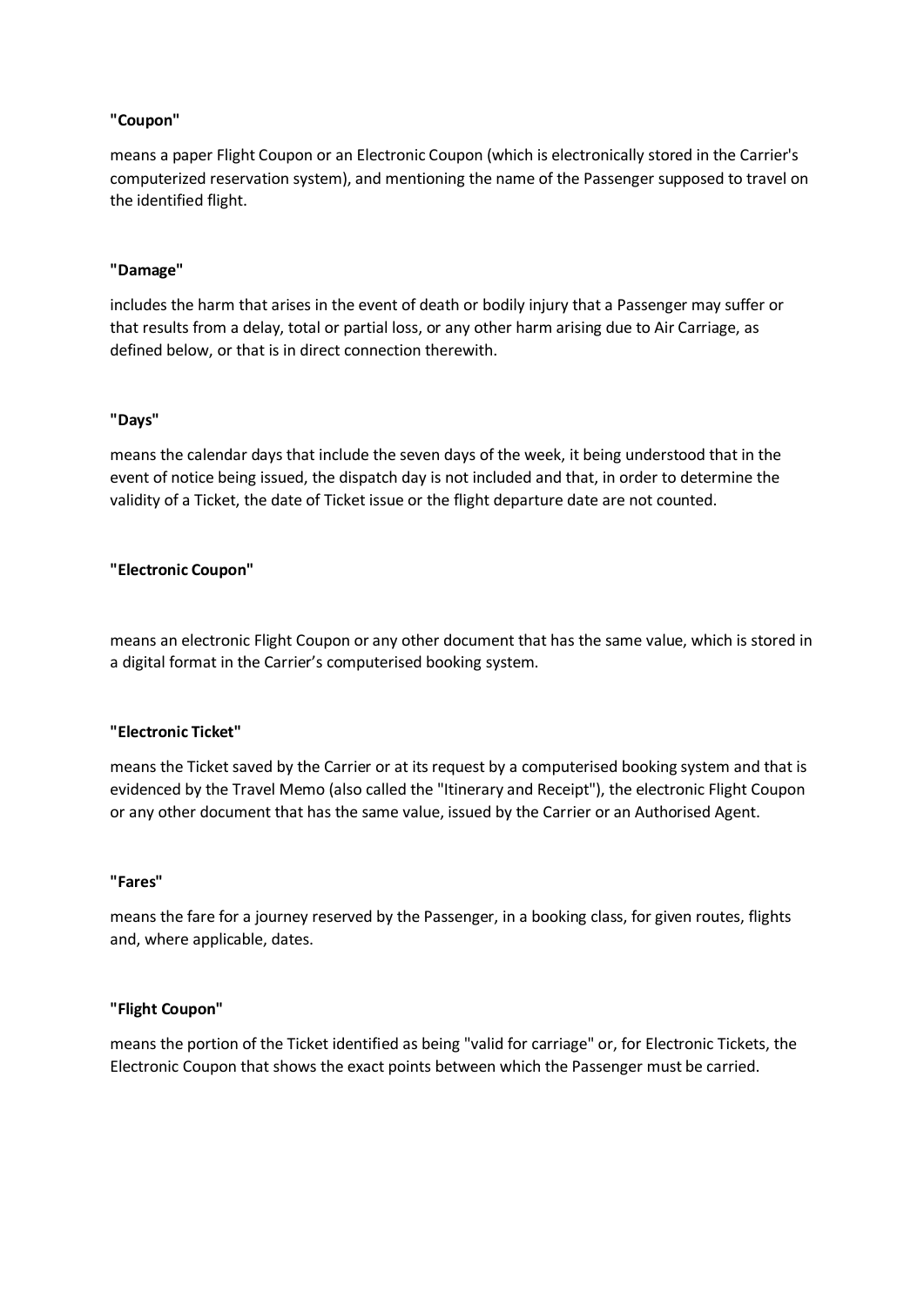### **"Flight by Rail/Sea/Road"**

means "combined carriage" whereby Air Carriage and the other forms of carriage are sold together and may be performed under different liability systems.

### **"Force Majeure"**

means extraordinary and unforeseeable circumstances that are beyond the control of the party invoking it and which could not have been avoided despite all the care and attention exercised.

### **"Free Baggage Allowance"**

means the maximum quantity of Baggage (by number and/or weight and/or dimensions) determined by the Carrier with which each Passenger may travel.

### **"General Conditions of Carriage"**

means these general conditions of carriage.

### **"Gross Fare" or "Fare Including Tax"**

means the Net Fare plus Taxes.

# **"IATA" or "International Air Transport Association"**

means the International Air Transport Association, created in April 1945 in Montreal, the purpose of which is to encourage the development of safe, regular and economical air carriage and to promote air services and study the problems related thereto.

# **"Internal Flight" or "Domestic Flight"**

means any flight for which the departure and arrival town are within the same State, within territorial continuity.

#### **"International Agreements (IIA and MIA) of the International Air Transport Association (IATA)"**

means the inter-carrier agreements on the liability of air carriers, signed on 31 October 1995 in Kuala Lumpur (IIA) and on 3 April 1996 in Montreal (MIA), which are applicable by carriers that have been members of the International Air Transport Association (see IATA) since 1 April 1997, and which are included in the legal scope of the international sources of law on carrier liability referred to under points (a) to (d) of the term "Convention" defined below.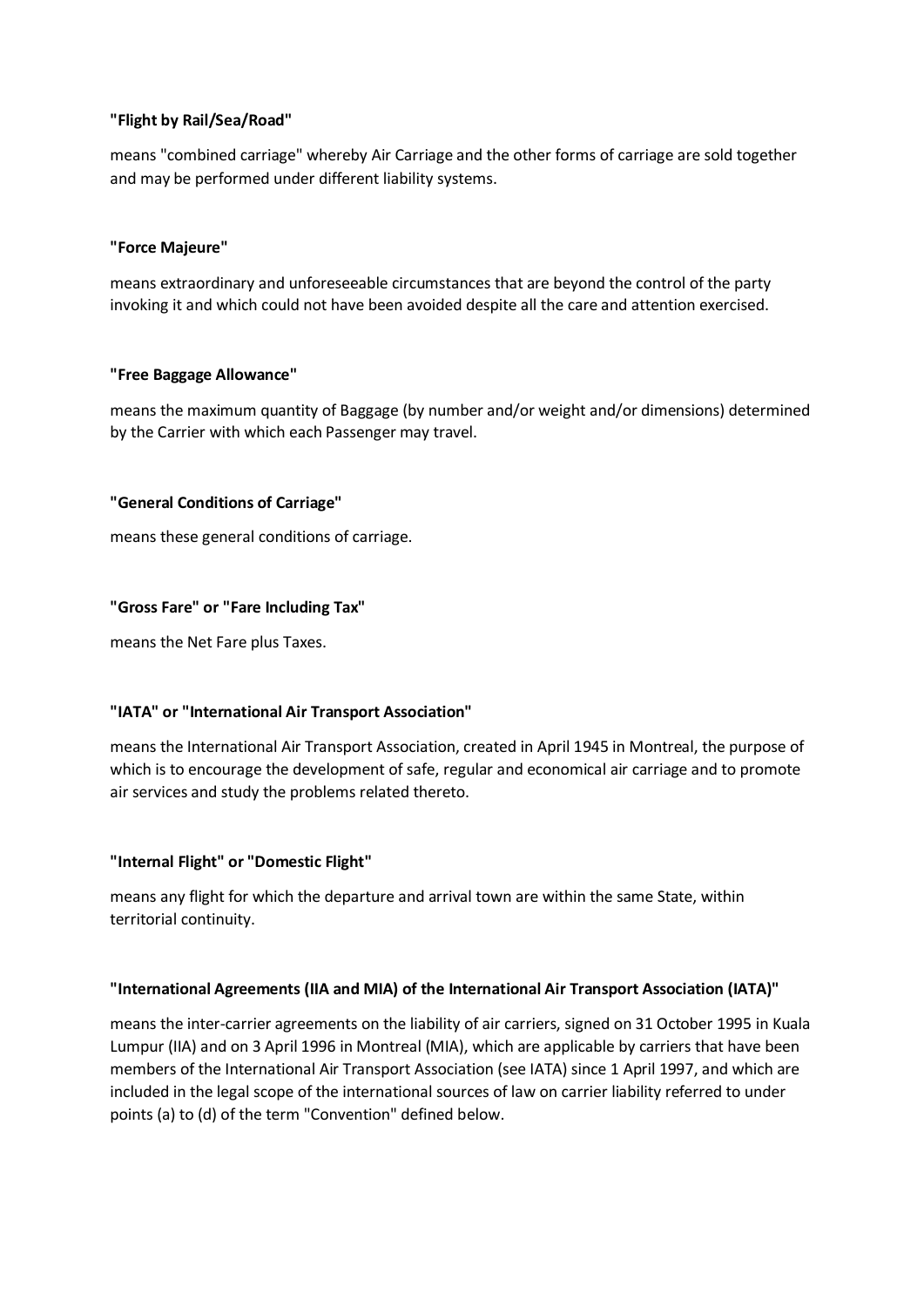### **"International Flight"**

means, as defined by the Convention, any flight for which the departure point and arrival point and, possibly, the stopover point, are located on the territory of at least two States that are parties to the Convention, notwithstanding stopovers or aircraft changes, or within a single State if a stopover is scheduled in another State, regardless of whether said other State is or is not party to the Convention.

### **"Issue Fees" (or "Ticketing Fees")**

means fees charged, where applicable, to the Passenger by the Carrier or its Authorised Agent, in consideration for issuing a Ticket.

The amount of said fees is determined by the issuer of the Ticket (the Carrier or the Authorised Agent, as appropriate).

```
"Itinerary and Receipt" (see "Travel Memo")
```
**"Modification Fees" (see "Administration Fees")**

**"Net Fare" or "Fare excl. tax"**

means the Fare charged to the Passenger, excluding Taxes and Issue Fees.

#### **"Passenger(s)"**

means any person who is in possession of a Ticket, except members of the crew, who is carried or to be carried by plane.

#### **"Passenger Coupon" or "Passenger Receipt"**

means the portion of the Ticket, issued by the Carrier or in its name, which is identified as such and must be retained by the Passenger.

# **"Passenger Receipt" (see "Passenger Coupon")**

#### **"Passenger with Reduced Mobility"**

means any person whose mobility is reduced when using transport because of any physical disability (sensory or locomotory, permanent or temporary), intellectual impairment, age or any other cause of disability, and whose situation needs special attention and adaptation to the person's needs of the services made available to all Passengers.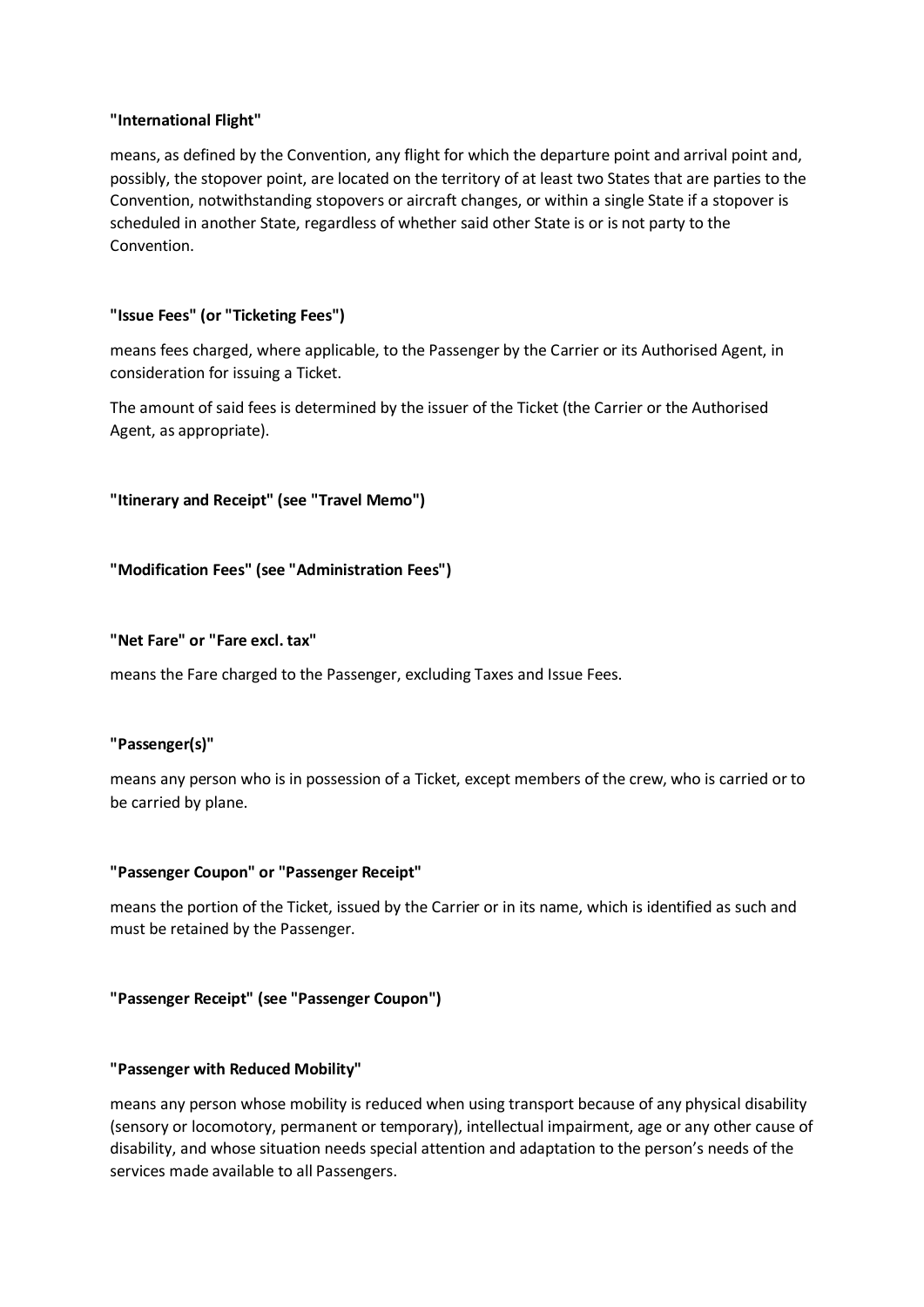### **"Person Entitled to Compensation"**

means the Passenger or any person who can claim compensation on behalf of said Passenger, in accordance with the applicable law and these General Conditions of Carriage.

### **"Pets"**

means a pet, in the cabin or hold, travelling with a Passenger who is either the owner or an individual assuming responsibility on behalf of the owner during the journey.

### **"Refund Fees" (see "Administration Fees")**

**"Reissue Fees" (see "Administration Fees")**

### **"Booking"**

means any request for carriage made by a Passenger recorded by the Air Carrier or its Authorised Agent.

#### **"Schedules" or "Schedule Indicators"**

means the list of departure and arrival times for the aircraft, as shown in the schedule guides published by the Carrier, or under its authority, or as brought to the attention of the public by electronic means.

# **"Schedule Indicators" (see "Schedules")**

# **"Special Declaration of Interest"**

means the declaration made by the Passenger when handing over the Baggage to be checked, which specifies a value that is higher than that fixed as a liability limit by the Convention, in consideration for the payment of a surcharge.

#### **"Special Drawing Right (SDR)"**

means a unit of account of the International Monetary Fund (IMF) the value of which is periodically defined by the IMF, on the basis of the listed prices of several reference currencies.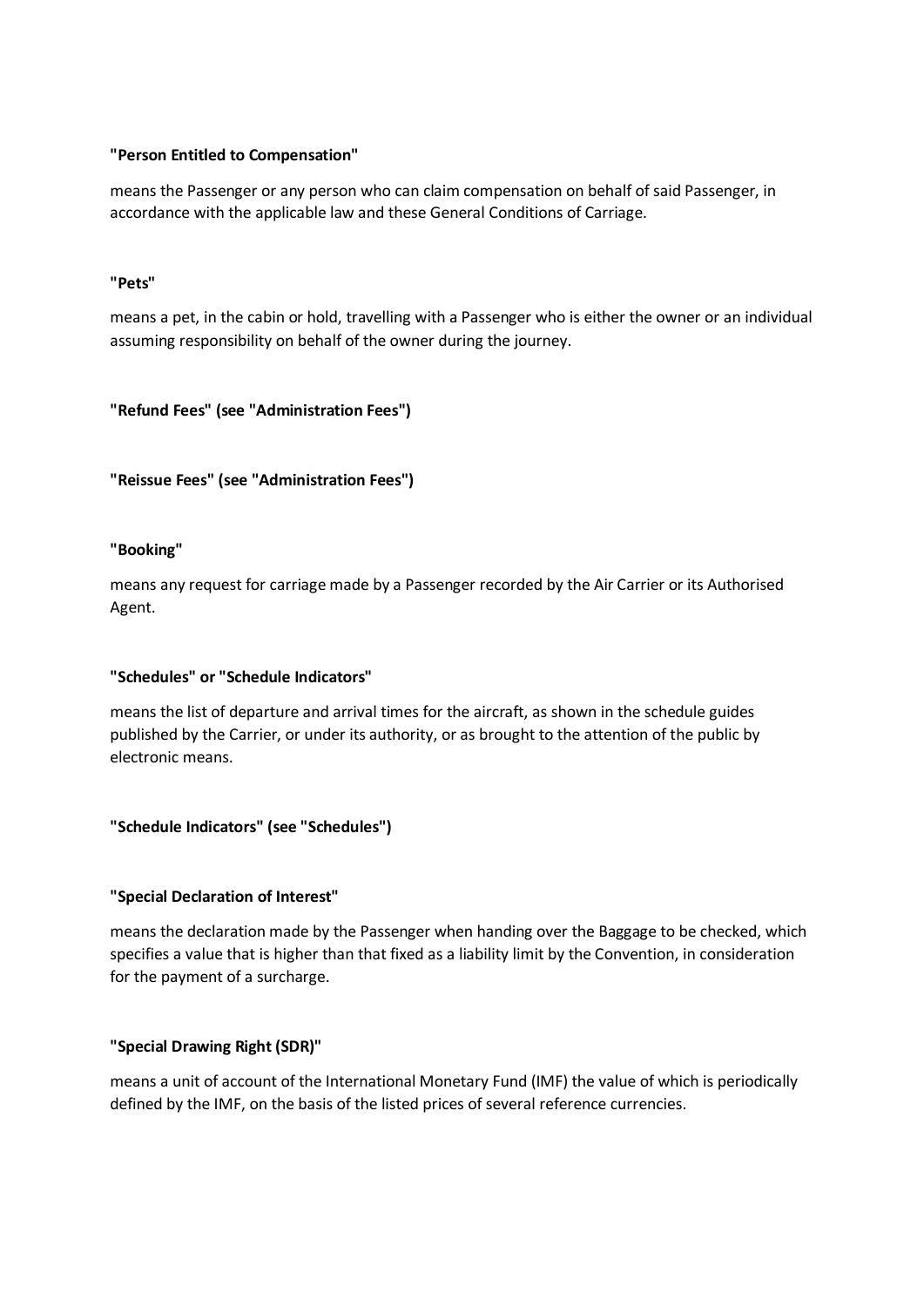### **"Special Conditions"**

refers to specific applicable rules relative to local laws and regulations for a specific market. These conditions are published by the carrier on the website of this market in the Special Conditions section of the Legal Notices page.

### **"Stopovers"**

means the points, with the exception of the points of departure and arrival, shown on the Ticket or mentioned in the Schedules as stopovers planned on the Passenger's itinerary.

### **"Tag" (see "Baggage Tag")**

### **"Taxes"**

means the fees, taxes and charges imposed by governments, an airport operator or any other authority as defined in Article 4 below.

### **"Ticket"**

means a valid document that establishes the right to Carriage, in the form of an "individual or group travel voucher", or by equivalent means in a paperless form, which is issued or authorised by the Air Carrier or its Authorised Agent, which may be completed by a Baggage Identification Form for Checked Baggage. The Ticket evidences the Contract of Carriage and, therefore, incorporates these General Conditions of Carriage. It includes notices to passengers, as stipulated in the Convention.

#### **"Travel Memo" or "Itinerary and Receipt"**

means one or more documents that the Carrier issues to the Passenger, that confirm(s) the issue of an Electronic Ticket and that bear(s) their name, information on the flight and notices to Passengers.

# **"Unchecked Baggage" or "Cabin Baggage"**

means all Baggage other than Checked Baggage. This Baggage remains in the custody of the Passenger.

#### **Article 2 - Scope of application**

#### **2.1. General Provisions**

**(a)** The conditions of the Contract of Carriage are the conditions to which the Passenger's Ticket refers.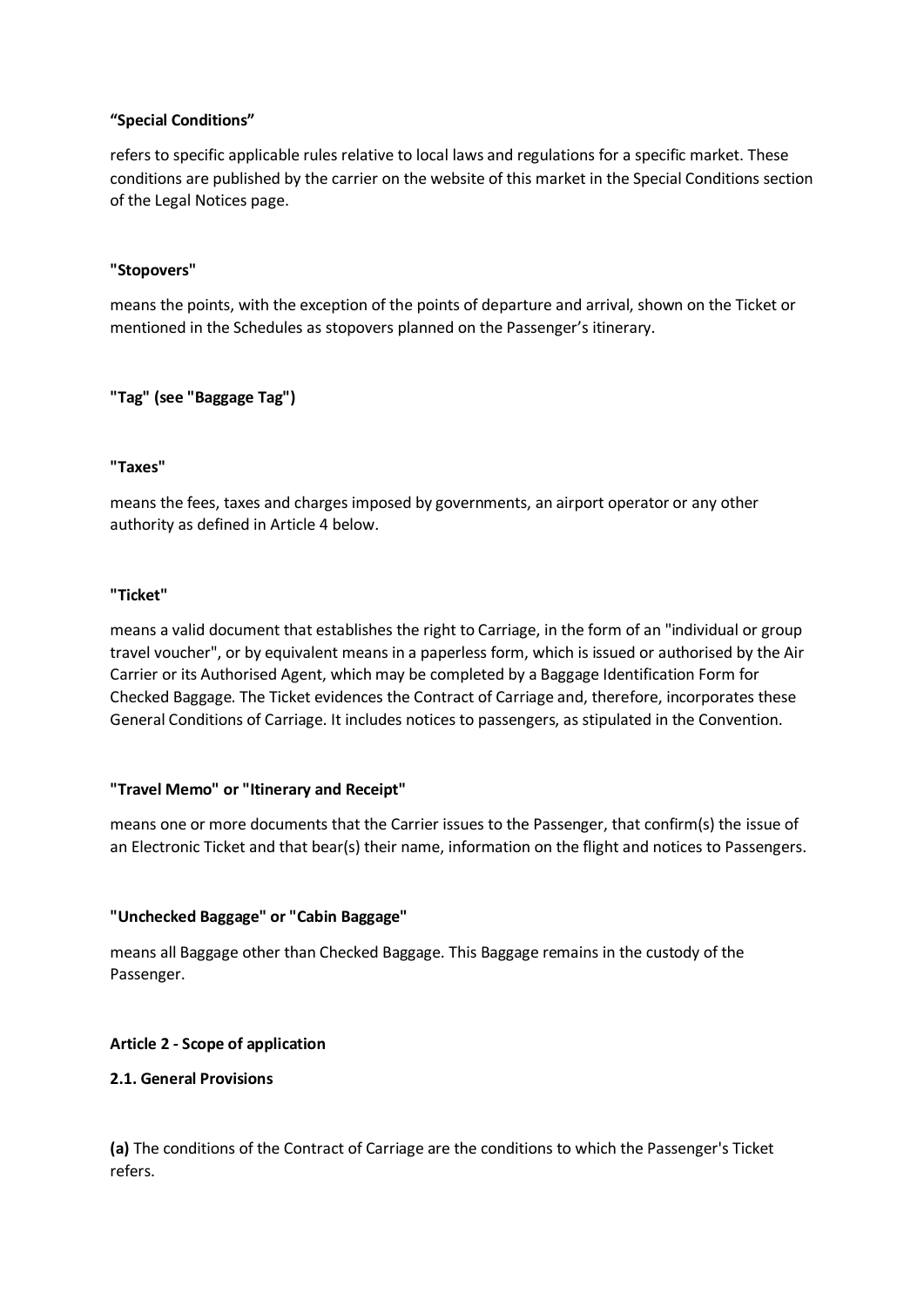Subject to the provisions of Article 2.2 below, these General Conditions of Carriage apply to all flights, or portions of flights, for which an Air France flight number (Designator Code "AF") appears on the Ticket or on the corresponding Coupon.

**(b)** These General Conditions of Carriage also apply to free or reduced-fare carriage, except as otherwise provided for in the Contract of Carriage or in any other contractual document that links Air France to the Passenger.

**(c)** All carriage is subject to the General Conditions of Carriage and the Carrier's fare regulations in force at the time of the Passenger's Booking.

**(d)** These General Conditions of Carriage have been drawn up pursuant to the Montreal Convention of 28 May 1999 and the European law in force.

**(e)** These General Conditions of Carriage are available from Air France or its Authorised Agents and are accessible on the Air France Website.

# **2.2. Charters and Code Shares**

**(a)** Certain flights are provided by the Carrier pursuant to a Charter or Code Share agreement.

**(b)** If carriage is performed pursuant to a Charter or Code Share Agreement, these General Conditions of Carriage shall apply especially in cases where they are more favorable than the conditions of the Actual Carrier.

**(c)** The Passenger is informed of the identity of the Actual Carrier or Carriers, at the time when the Contract of Carriage is concluded.

Following conclusion of the Contract of Carriage, a carrier other than the one specified on the Ticket may operate the Air Carriage in question. The Carrier shall inform the Passenger of the identity of the carrier, once it is known. In all cases, the Passenger shall be informed, at the latest during check-in or, in the case of a connection without prior check-in, prior to boarding, in accordance with the applicable regulations.

**2.3**. The Contingency Plan for lengthy tarmac delays applicable within the United States is that of the Carrier actually operating the flight (Actual Carrier).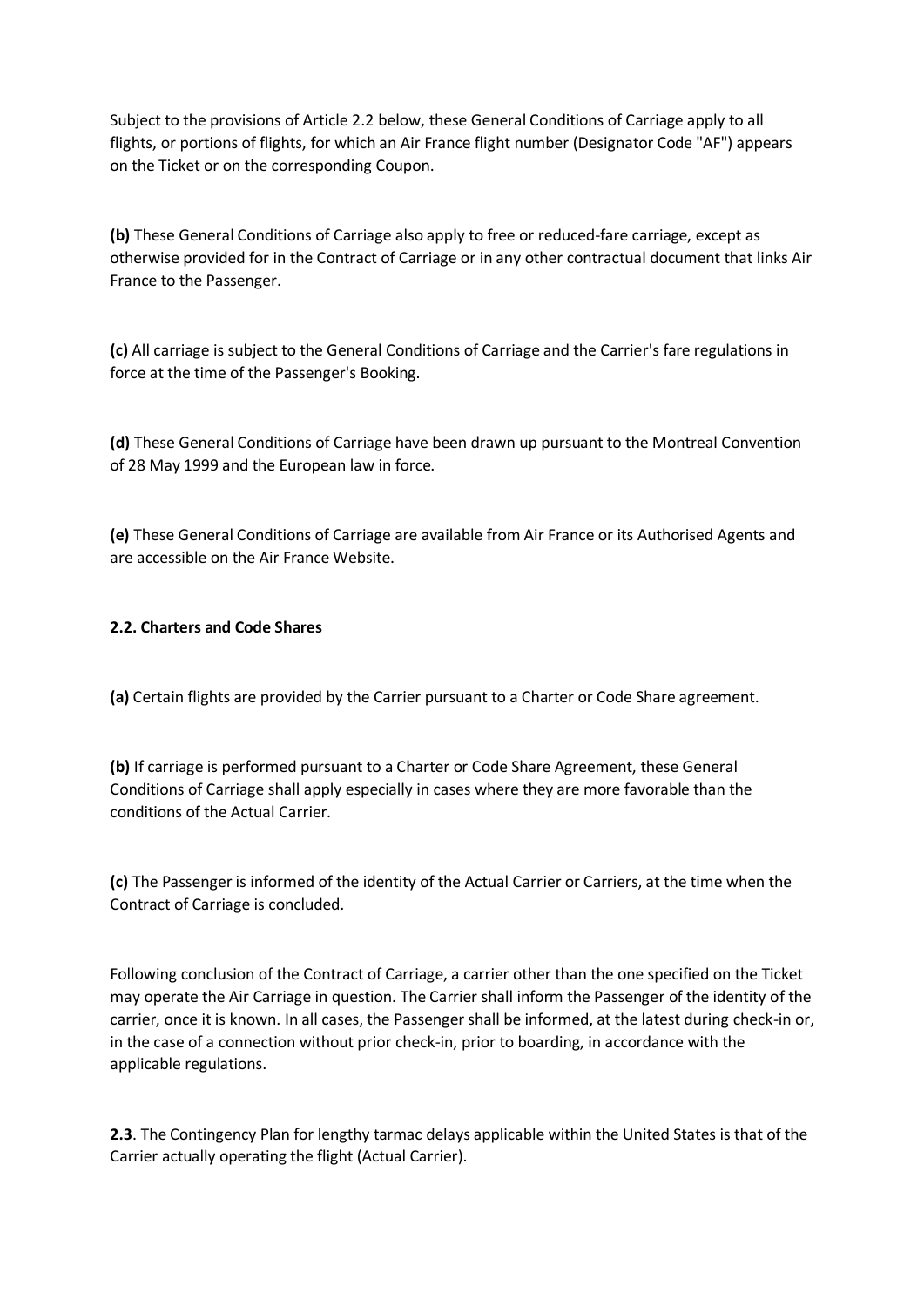### **2.4. Predominance of the Law**

These General Conditions of Carriage are applicable to the extent that they are not contrary to the law in force or the rules governing public order, in which case, said law or rules shall prevail. Any invalidation of one or more provisions of these General Conditions of Carriage shall not have any effect on the validity of other provisions, except where the Contract of Carriage could not continue to apply without the provision that has been declared invalid and ineffective, and that is decisive and essential for the existence of the aforementioned Contract.

### **Article 3 - Tickets**

### **3.1. General Provisions**

**(a)** The Ticket evidences, until proven to the contrary, the existence of the conclusion and content of a Contract of Carriage between the Carrier and the Passenger whose name is shown on the Ticket.

**(b)** The Carriage service is only provided to the Passenger(s) named on the Ticket. The Carrier reserves the right to check the identity documents of these Passengers. Passengers must therefore be able to provide the Carrier with proof of their identity, as well as the identity of those for whom they are responsible, at any time during their journey.

**(c)** A Ticket may not be transferred, subject to the applicable regulations in force, in particular relating to package holidays. If a person other than the person who is to travel presents a Ticket for carriage or refund purposes, the Carrier shall not assume any liability if, while acting in good faith, it carries or refunds the person who presents the Ticket.

**(d)** Certain Tickets, which are sold at specific fares, are partially or totally non-modifiable and/or refundable. It is the Passenger's responsibility, when making their Booking, to consult the conditions applicable to the use of their Ticket and, where necessary, to take out the appropriate insurance to cover the circumstances under which they might have to cancel or modify their journey.

**(e)** As the Ticket is subject to mandatory formal conditions, the Ticket shall at all times remain the property of the issuing Carrier.

**(f)** With the exception of Electronic Tickets, Passengers may only be carried if they are able to present a valid Ticket that contains the corresponding Coupon for the flight in question and all other unused Coupons, as well as the Passenger Coupon. Moreover, a Ticket that is damaged or has been modified by a person other than the Carrier or one of its Authorised Agents shall not be valid for carriage. For Electronic Tickets, Passengers must provide proof of identity and shall only be carried on a flight if a valid Electronic Ticket has been issued in their name.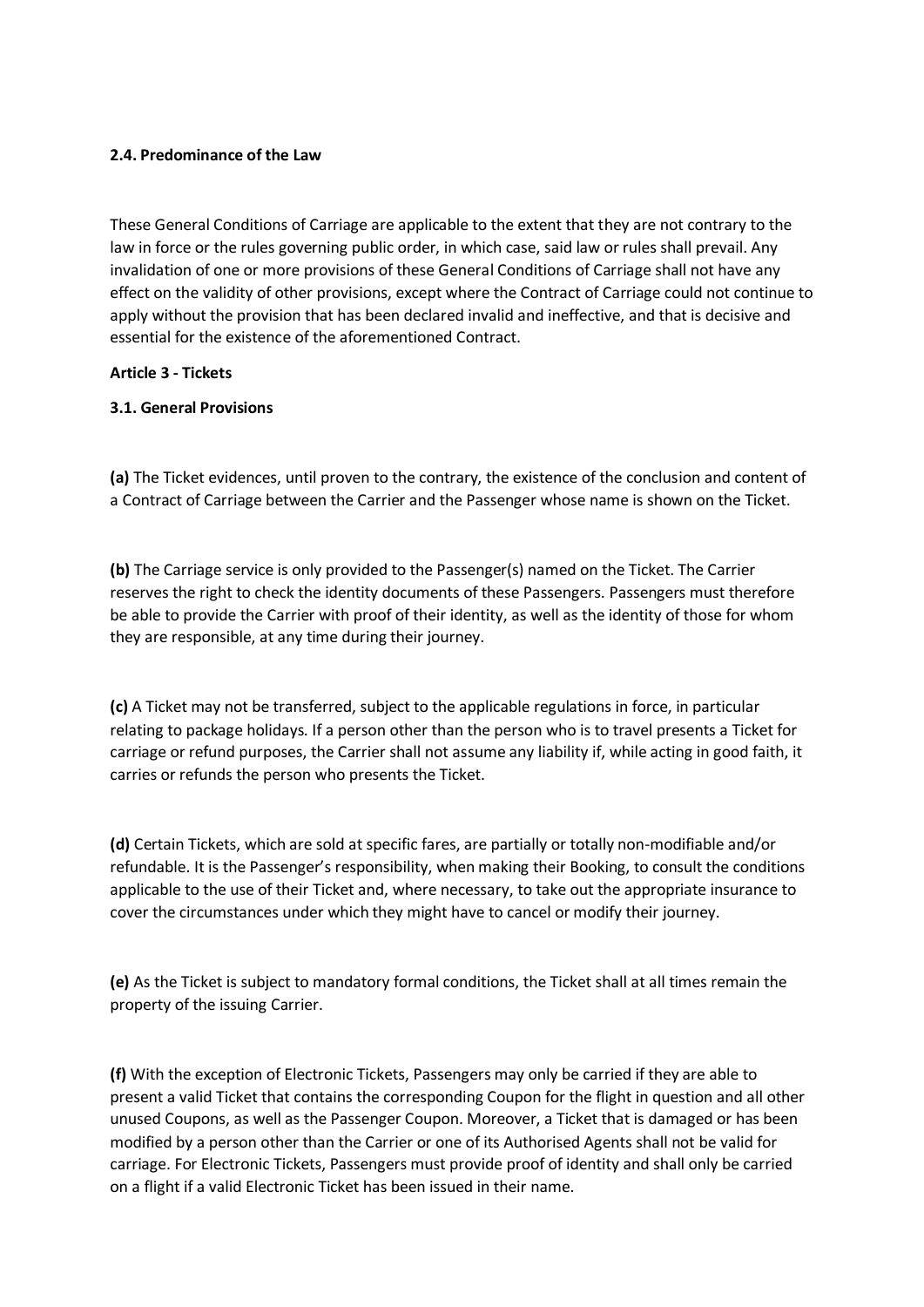**(g)** In the event of the loss of or damage to all or part of the Ticket or non-presentation of a Ticket containing the Passenger Coupon and all the unused Flight Coupons, the Carrier shall replace all or part of said Ticket on the request of the Passenger. This replacement will be in the form of a newlyissued Ticket, provided that when the request is made, the Carrier has proof that a valid Ticket was issued for the flight(s) in question. The Carrier that reissues the Ticket shall charge the Passenger Administration Fees for reissuing their Ticket, unless the loss or damage has been caused by the Carrier or its Authorised Agent.

If the proof mentioned above is not provided by the Passenger, the Carrier reissuing the Ticket may require the Passenger to pay the Gross Fare for the replacement Ticket. This payment will be refunded when the Carrier has proof that the lost or damaged Ticket was not used during its validity period or, if, during said same period, the Passenger finds the original Ticket and submits it to the Carrier.

**(h)** It is the Passenger's responsibility to take all measures to ensure that the Ticket is not lost or stolen.

**(i)** If a Passenger benefits from a fare reduction or a Fare that is subject to specific conditions, the Passenger must be able, at all times during their journey, to provide the Carrier's officials or agents with appropriate supporting documents justifying the granting of this specific Fare, and to prove the validity thereof. Failing this, a fare readjustment, equating to the difference between the Gross Fare initially paid and the Gross Fare that the Passenger should have paid, will be made or the Passenger may not be allowed to board the aircraft.

# **3.2. Validity Period**

**(a)** Unless otherwise provided for on the Ticket or in these General Conditions of Carriage, and except for Fares that affect the validity period of a Ticket, as stated to the Passenger when buying the Ticket or on the Ticket itself, a Ticket is valid for carriage:

for one year, as from the date of issue thereof, or

for one year, as from the date of use of the first Coupon, if such use occurs within one year of the date on which the Ticket is issued.

**(b)** If a Passenger in possession of a valid Ticket is unable to travel during the validity period of their Ticket because, when the Passenger requests a Booking on a flight, the Carrier is not in a position to confirm the Booking requested by the Passenger: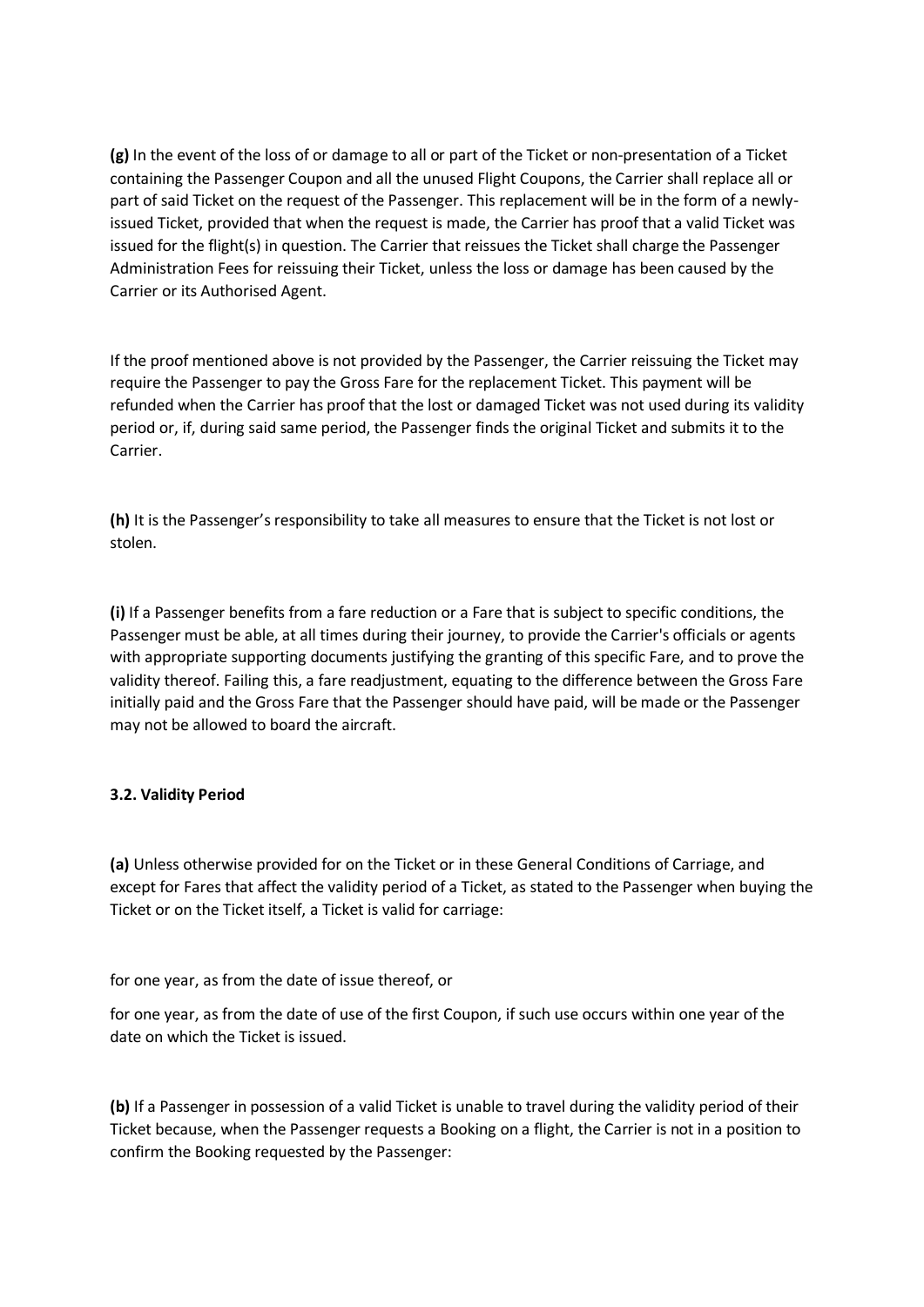either the validity of said Ticket shall be extended,

or the Gross Fare for the Ticket will be refunded, under the conditions provided for in Article 14 below, even in the event that the Ticket is non refundable,

or the Passenger will accept a corresponding fare readjustment.

**(c)** If, after having started their journey, a Passenger is prevented, for health reasons, from continuing their journey during the validity period of the Ticket, the Carrier may extend the validity of the Ticket until the date on which the Passenger is once again in a position to travel or until the date of the first available flight, upon presentation of an appropriate medical certificate stating the health reasons that prevented the Passenger from continuing their journey and provided these health reasons were not known when the Booking was made. Said extension shall only start at the point at which the journey was interrupted and shall be valid for carriage in the class of the Fare initially paid. If the unused Flight Coupons contain one or more agreed stopping places, the validity of the Ticket may be extended by three months at the most, from the date shown on the medical certificate submitted. In the same way, Air France may, on request, extend the validity of Tickets for immediate family members accompanying the Passenger, subject to compliance with the conditions of proof specified above.

**(d)** In the event of the death of a Passenger during a journey, the Tickets of the persons who are accompanying the deceased Passenger may be changed, either by waiving any minimum stay requirements or by extending the validity period of said Tickets. In the event of the death of an immediate family member of a Passenger whose journey has started, the validity of their Tickets and of those of the members of their immediate family travelling with them may be changed in the same way. Any change mentioned above may only be made after receipt of a valid death certificate. The extension mentioned above shall only start at the point at which the journey was interrupted and shall be valid for carriage in the class of the Gross Fare paid. Any extension may not exceed forty-five (45) days from the date of death.

#### **3.3. Force Majeure invoked by a Passenger**

If a Passenger possesses a Ticket, as described in Article 3.1 (d) above, which they have not used or have partially used, and if it is impossible for them to travel for reasons of Force Majeure, as defined in Article 1, the Carrier shall issue to the Passenger a credit note corresponding to the Gross Fare (the tax amount may be refunded to the Passenger separately) for their non-refundable and/or nonmodifiable Ticket, which is valid for one year, for a subsequent journey on the Carrier's flights and subject to the applicable Administration Fees, provided that the Passenger informs the Carrier as soon as possible and provides proof of such instance of Force Majeure.

#### **3.4. Flight Coupon Order of Use**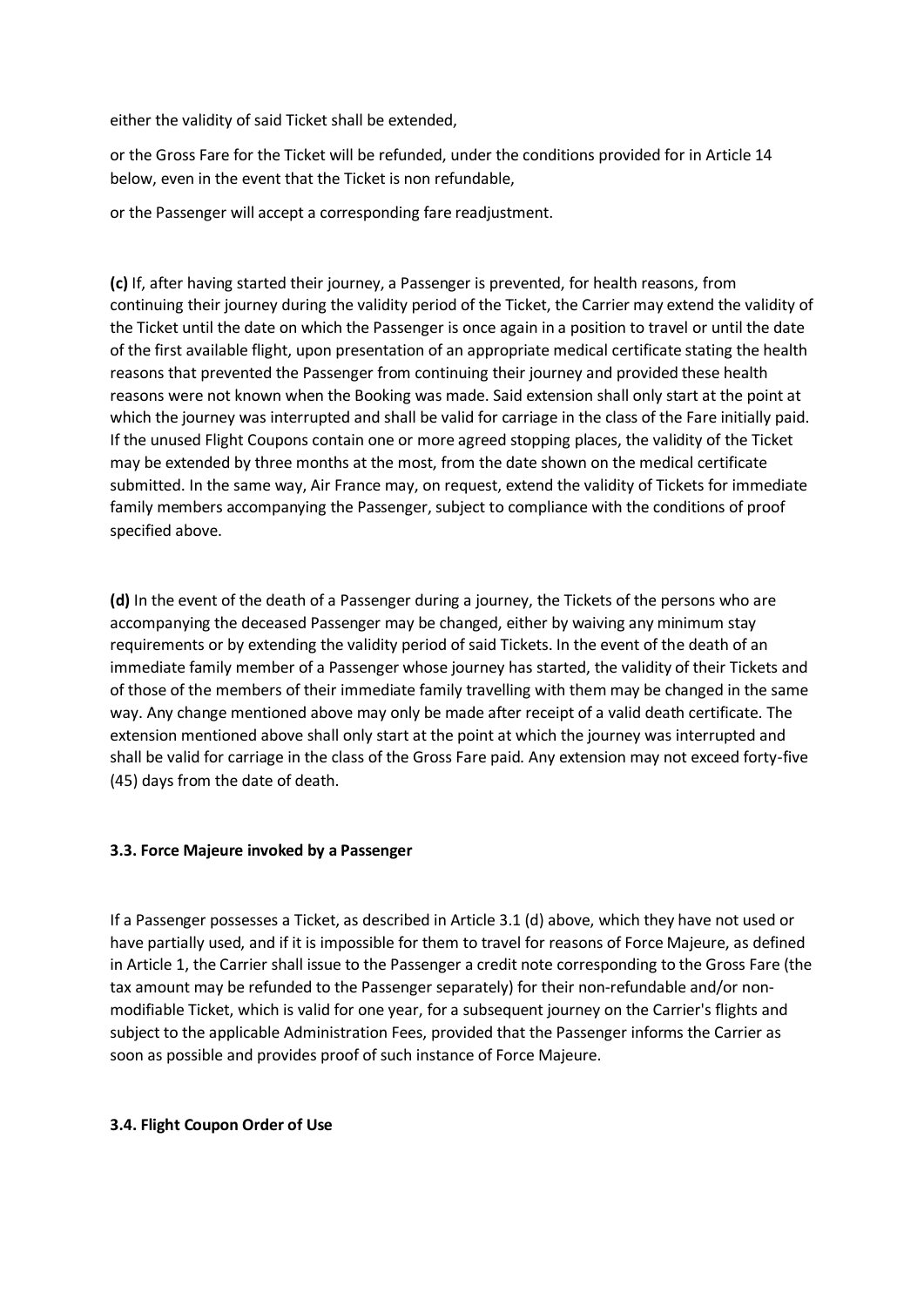Please note depending on their residency and/or their destination, the below described policy may not apply to some Passengers and different rules may apply.

Passengers shall therefore imperatively consult the "Special Conditions" available on the airfrance website of their place of residence, which form an integral part of these General Conditions of Carriage.

**(a)** The Gross Fare established on the basis of the details, flight dates and routes mentioned on the Ticket corresponds to a departure and an arrival point, via any Stopover scheduled when the Ticket was purchased, and forms an integral part of the Contract of Carriage. The Fare applied on the Ticket issue date is only valid for a Ticket used fully and in the sequential order of Flight Coupons, for the specified journey and on the specified dates.

**(b)** Except in case of Force Majeure, any non-compliant use by the Passenger (for example, if the Passenger does not use the first Coupon or if the Coupons are not used in the order in which they were issued) will result in the payment of an extra fixed-rate fee at the check-in moment for the following Coupon (from 30 hours before the departure) at the call center, at a City Ticket Office or at the airport amounting:

- for flights in Europe (including Metropolitan France and Corsica) to € 125 in Economy and €300 in Business;

- for intercontinental flights to € 500 in Economy and Premium Economy and € 1.500 in Business and La Première (or the equivalent in the local Currency).

**(c)** The extra fee will not be applicable when the Passenger has used a new Ticket on the same route within 24 hours following the departure of the flight corresponding to the unused Coupon.

**3.5.** Changes that the Passenger wishes to make are subject to the fare conditions attached to their Ticket and to payment of the applicable Administration Fees.

# **3.6. Identification of the Carrier**

The Carrier's identification may be shown as an abbreviation on the Ticket, using its Designator Code (as defined in Article 1).

The Carrier's address is deemed to be that of its registered office or principal place of business.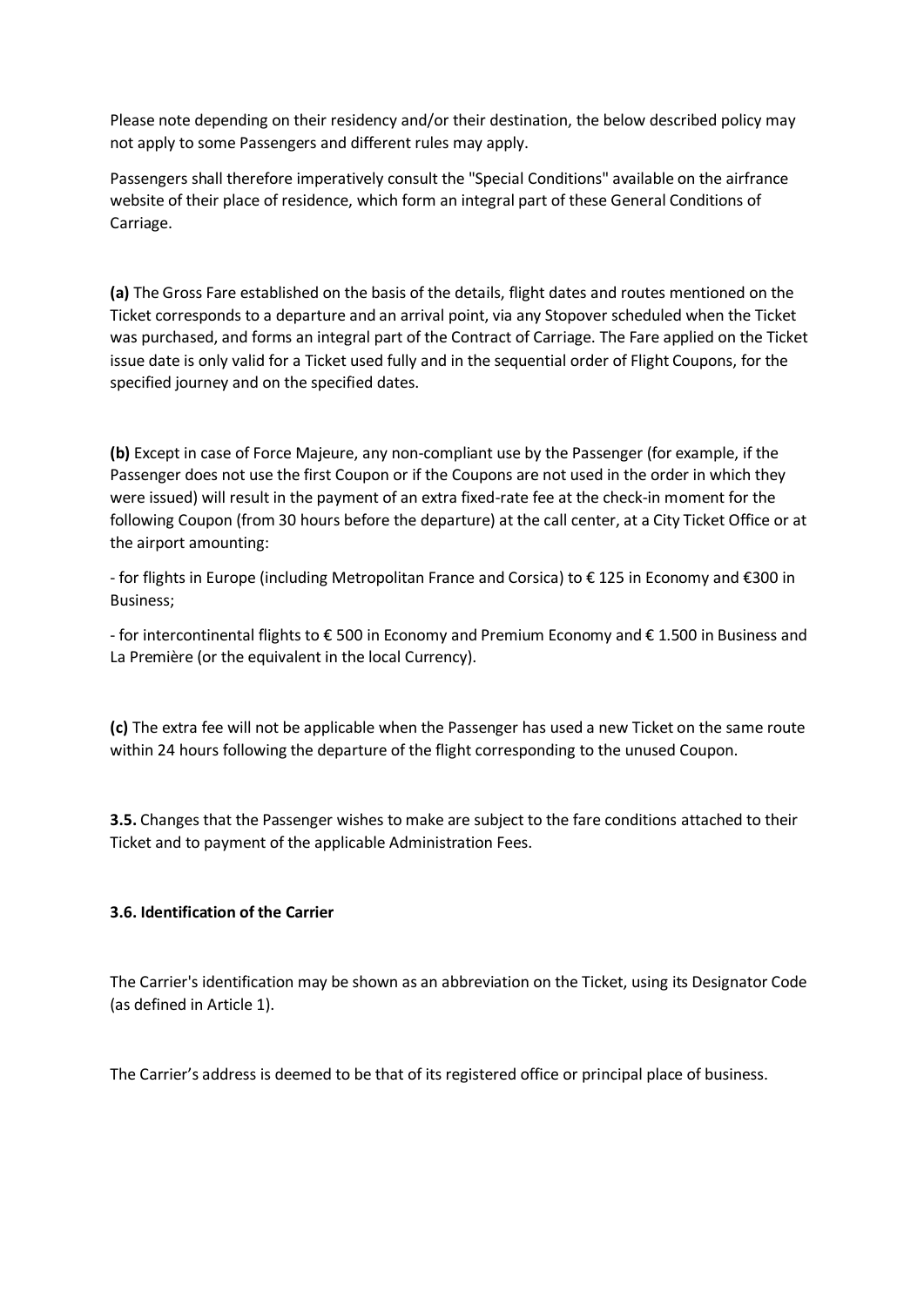### **Article 4 - Fares, taxes, fees and charges**

### **4.1. Fares**

Except as otherwise provided for, Fares for Tickets apply solely to carriage from the airport at the point of departure to the airport at the point of arrival. Fares do not include ground carriage between airports or between airports and town terminals. The Fare shall be calculated in accordance with the Fares in force on the Ticket Booking date, for a journey scheduled on the dates and for the itinerary shown on said Ticket. Any change in itinerary or journey date may have an impact on the applicable Fare.

The applicable Fares are those published by the Carrier or calculated thereby, in accordance with the fare regulations in force for the stated flight(s) from the departure point to the arrival point, for a given class of carriage, on the Ticket Booking date.

When making a Booking, the Passenger shall be informed of the Gross Fare for the Ticket and the Issue Fees as well as the overall Fare for the Ticket (comprising the Gross Fare and the Issue Fees).

### **4.2. Fees, taxes and charges**

All fees, taxes or charges imposed by governments, by any other authorities or by the airport operator shall be paid by the Passenger. When making a Booking for their Ticket, Passengers will be informed of said fees, taxes or charges, which will be charged in addition to the Net Fare and will be shown separately on the Ticket. These fees, taxes and charges may be created or increased by a government, another authority or an airport operator after the Ticket Booking date. In this case, the Passenger must pay the corresponding amount. Conversely, if the fees, taxes and charges are reduced or abolished, the Passenger may be refunded for the reduced or abolished amounts.

Should the Passenger not travel on a flight for which they have a confirmed Booking, the Passenger will benefit from a refund of said taxes, airport charges and other fees, payment of which is connected to actual boarding of the Passenger in accordance with the applicable regulations.

#### **4.3. Issue Fees Charged by the Carrier**

The Passenger may be charged Issue Fees by the Carrier in consideration for issuing a Ticket.

Issue Fees differ depending on the type of journey, the Fare and the Ticket distribution channel.

These Fees are added to the Gross Fare.

The Issue Fees charged by the Carrier, where applicable, are non-refundable, except where a Ticket is cancelled due to an error on the part of the Carrier.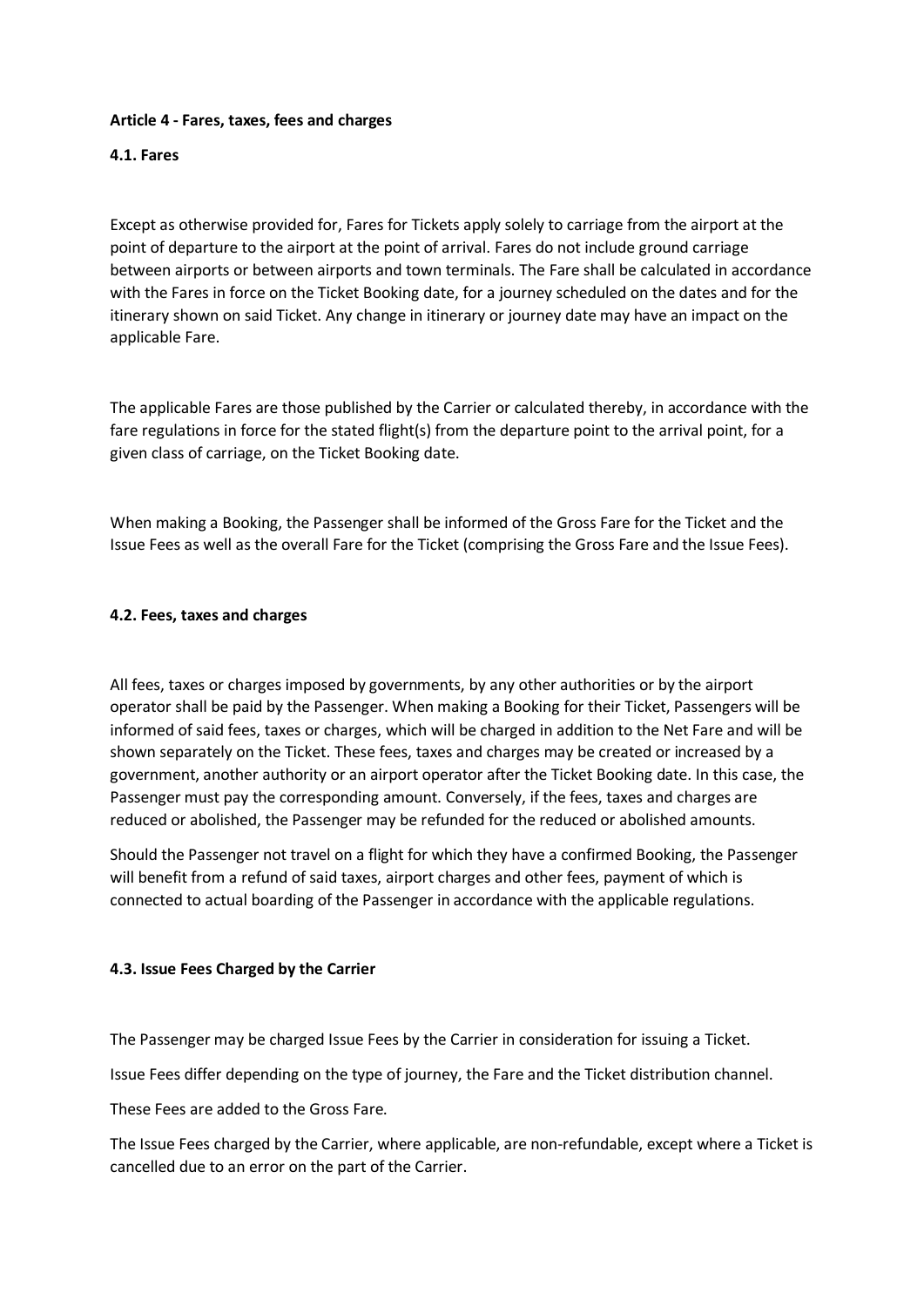The Passenger shall be informed of the amount of Issue Fees that will be charged by the Carrier prior to finalisation of their Booking.

The amount of Issue Fees charged by Air France is available from the Carrier and on its Website.

### **4.4. Payment Currency**

The Net Fares, Taxes, Issue Fees and Administration Fees are payable in the currency of the country where the Ticket was purchased, unless another currency is specified by the Carrier or its Authorised Agent, when the Ticket is purchased or beforehand (for example, due to local currency not being convertible). Moreover, the Carrier may, at its discretion, accept payments in another currency.

### **4.5 Obviously erroneous price / Mistaken Fare**

The Carrier draws attention of the Passenger to the fact that a mistaken Fare may affect the price of the Reservation. In accordance with the applicable law, the Carrier may cancel any Reservation in case of error of display or technical error which makes the price of the Reservation obviously erroneous or ridiculous.

#### **Article 5 - Booking**

# **5.1. General Provisions**

Bookings will only be confirmed when they are recorded in the Carrier's computerised booking system. On the request of the Passenger, the Carrier shall provide a Booking confirmation.

# **5.2. Booking Requirements**

Certain Fares may be subject to conditions that limit or exclude the possibility of modifying or cancelling Bookings.

If a Passenger has not paid for their Ticket before the specified ticketing time limit, as notified by the Carrier or its Authorised Agent, the Booking may be cancelled and the seat allocated to another Passenger, without any liability on the part of the Carrier.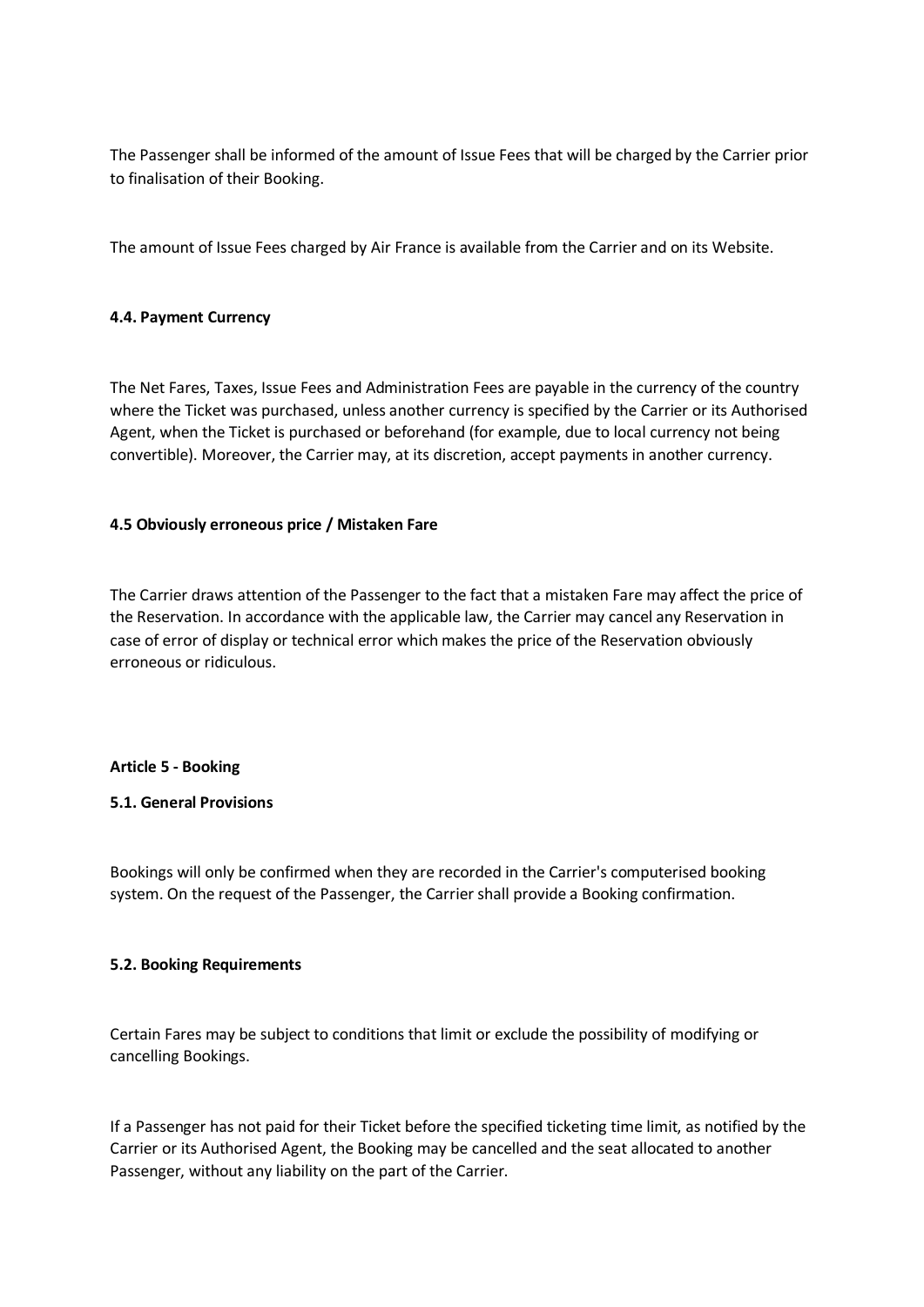**5.3.** The Passenger must provide the Carrier at the time of booking or at the latest the check-in, a mobile phone number or an e-mail address where he can be contacted. When the Reservation is made by an Authorised Agent, the Passenger accepts that this information will be communicated by the Authorised Agent to the Carrier.

The Passenger is informed that if this information has not been communicated to the Carrier, he may not benefit from his information right in the event of flight irregularities.

The Carrier shall make reasonable efforts to meet seat allocation requests, but cannot guarantee the allocation of a given seat, even if the Reservation is confirmed for said seat. The Carrier reserves the right to change the seat allocation at any time, including after boarding, due to operating, security or safety imperatives, or for reasons of Force Majeure.

**5.4** The Carrier shall make reasonable efforts to meet Passengers' requirements regarding the services provided on board aircraft, in particular drinks, special meals, films, etc. However, the Carrier may not be held liable if imperatives relating to security and safety or reasons beyond the control of the Carrier do not allow it to provide suitable services, even if such services are confirmed at the time of Booking.

**5.5** The Carrier shall make reasonable efforts to meet Passengers' requirements regarding the services provided on board aircraft, in particular drinks, special meals, films, etc. However, the Carrier may not be held liable if imperatives relating to security and safety or reasons beyond the control of the Carrier do not allow it to provide suitable services, even if such services are confirmed at the time of Reservation.

**5.6** The type of aircraft indicated to the Passenger at the time of Ticket Booking or subsequently is stated for information purposes only. Imperatives relating to security and safety, reasons beyond the control of the Carrier or operating constraints may lead the Carrier to modify the type of aircraft, without any liability on its part.

#### **Article 6 - Personal data**

All personal data are collected and processed by Air France with due observance of the Air France privacy policy.

#### **Article 7 - Special assistance**

**7.1.** The carriage of unaccompanied children, Passengers with Reduced Mobility and persons with illnesses or any other person who requires special assistance may be subject to special conditions.

It is advisable for Passengers to inform the Carrier of their disability or of any need for special assistance when making their Booking. Should a request for special assistance be made following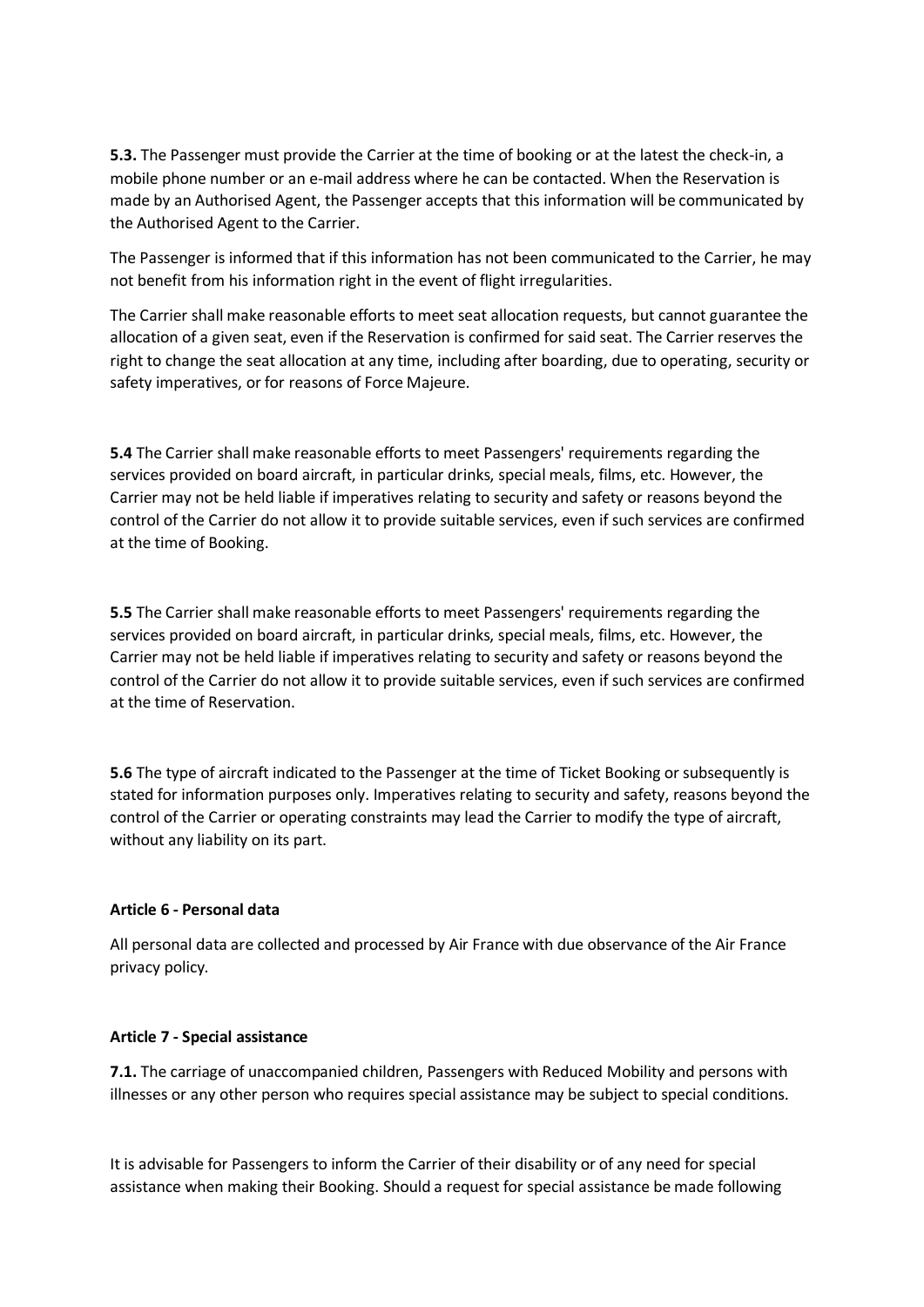Booking or, in accordance with the applicable regulations, less than 48 hours prior to departure, the Carrier will naturally do everything in its power to fulfil the request pursuant to the applicable regulations, taking particular account of the time frame and the specific nature of the assistance requested.

The special conditions relating to the carriage of people as outlined in this Article 7.1 are available from the Carrier and its Authorised Agents, on request, and on the Air France Website.

**7.2.** If a Passenger requires a special meal, they must enquire as to the availability thereof when making the Booking (or changing a Booking) or within the time limits published by the Carrier. Otherwise, the Carrier cannot guarantee the presence of said special meal on board the flight in question.

**7.3.** If a Passenger has a medical history or a specific medical condition, it is recommended that the Passenger consult a doctor before taking a flight, particularly a long-haul flight, and take all necessary precautions for their flight to take place without incident.

### **Article 8 - Check-in and boarding**

**8.1.** Check-In Deadlines (CID) vary from one airport to another. Passengers must imperatively comply with Check-In Deadlines, in order to facilitate their journey and avoid their Bookings being cancelled. The Carrier or its Authorised Agent shall provide Passengers with all requisite information on the Check-In Deadline for their first flight with the Carrier. If the Passenger's journey includes subsequent flights, it is the Passenger's responsibility to check that they are in possession of all the information relating to Check-In Deadlines for these flights.

**8.2.** Passengers must arrive sufficiently early before the flight, in order to be able to carry out all the necessary formalities for their journey; in any event, they must comply with the Check-In Deadline. Should the Passenger fail to do so or should the Passenger not present all the documents allowing them to be checked-in and therefore be unable to travel, the Carrier may cancel the Passenger's Booking, without any liability towards the Passenger.

**8.3.** Passengers must be present at the boarding gate prior to the boarding time specified at check-in. The Carrier may cancel a Passenger's Booking if the Passenger is not present at the boarding gate at the latest by the boarding time specified to the Passenger, without any liability to the Passenger.

**8.4.** The Carrier may not be held liable in any way, in particular for any loss, damage or disbursement, if a Passenger has not complied with the conditions of this article.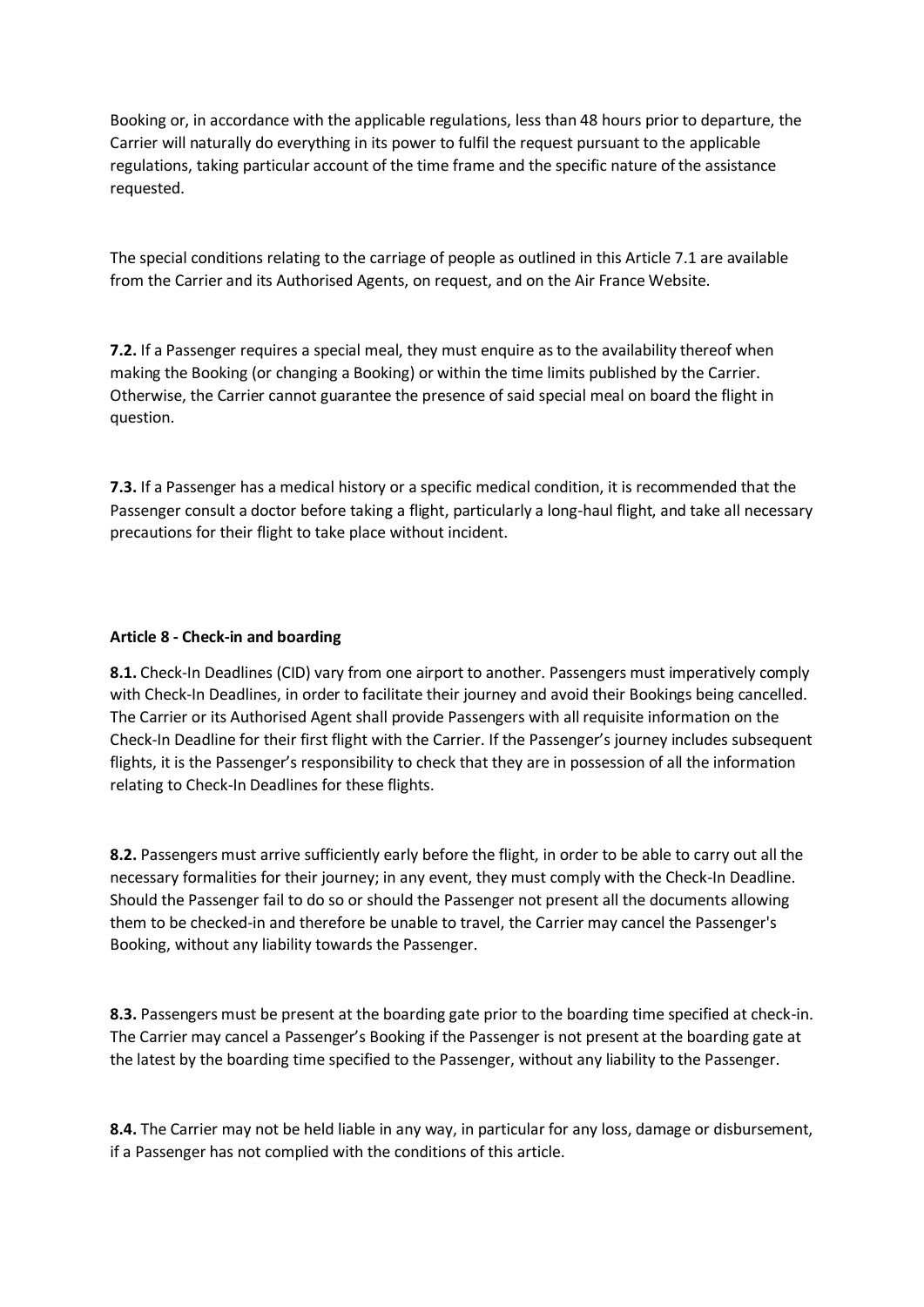### **Article 9 - Refusal and limitation of carriage**

At any boarding and/or connection point, the Carrier may refuse to transport a Passenger and their Baggage, if one or more of the following cases has occurred or is likely to occur:

**(a)** The Passenger has not complied with the applicable regulations.

**(b)** The carriage of the Passenger and/or of their Baggage may endanger security, health, hygiene or good order on board the aircraft, in particular if the Passenger uses intimidation, behaves abusively and/or insultingly or uses abusive and/or insulting language to passengers or the crew.

**(c)** The Passenger's physical or mental state, including any condition caused by the consumption of alcohol or the use of drugs or medication, could present a hazard or risk to themselves, other Passengers, the crew or property.

**(d)** The Passenger has threatened the well-being of the Carrier and its staff or has compromised or attempted to compromise their safety or that of the Passengers, while booking, checking in for or boarding their flight, on board or during a previous flight.

In such cases, the Carrier is entitled to cancel any unused part of the ticket and, subject to applicable regulations, to refund the fare paid by the Passenger or only the related taxes.

**(e)** As outlined in Article 15.8, the Carrier has informed the Passenger in writing that he or she has been added to the list of persons banned from any aircraft of the Carrier for future travel anywhere within the network. In this case, the cost of the unused Ticket will be refunded pursuant to Article 14 below, even if the Ticket is non refundable.

**(f)** The Passenger is not in a position to prove that they are the person referred to in the "Passenger name" box on the Ticket.

**(g)** The Passenger (or the person who paid for the Ticket) has not paid the Gross Fare in force and/or the applicable Issue Fees and/or Taxes.

**(h)** The Passenger does not appear to be in possession of valid travel documents, has sought to illegally enter a territory during transit, has destroyed their travel documents during the flight, or has refused to allow copies thereof to be made and kept by the Carrier, or the Passenger's travel documents are expired, incomplete in light of the regulations in force, or fraudulent (identity theft, forgery or counterfeiting of documents).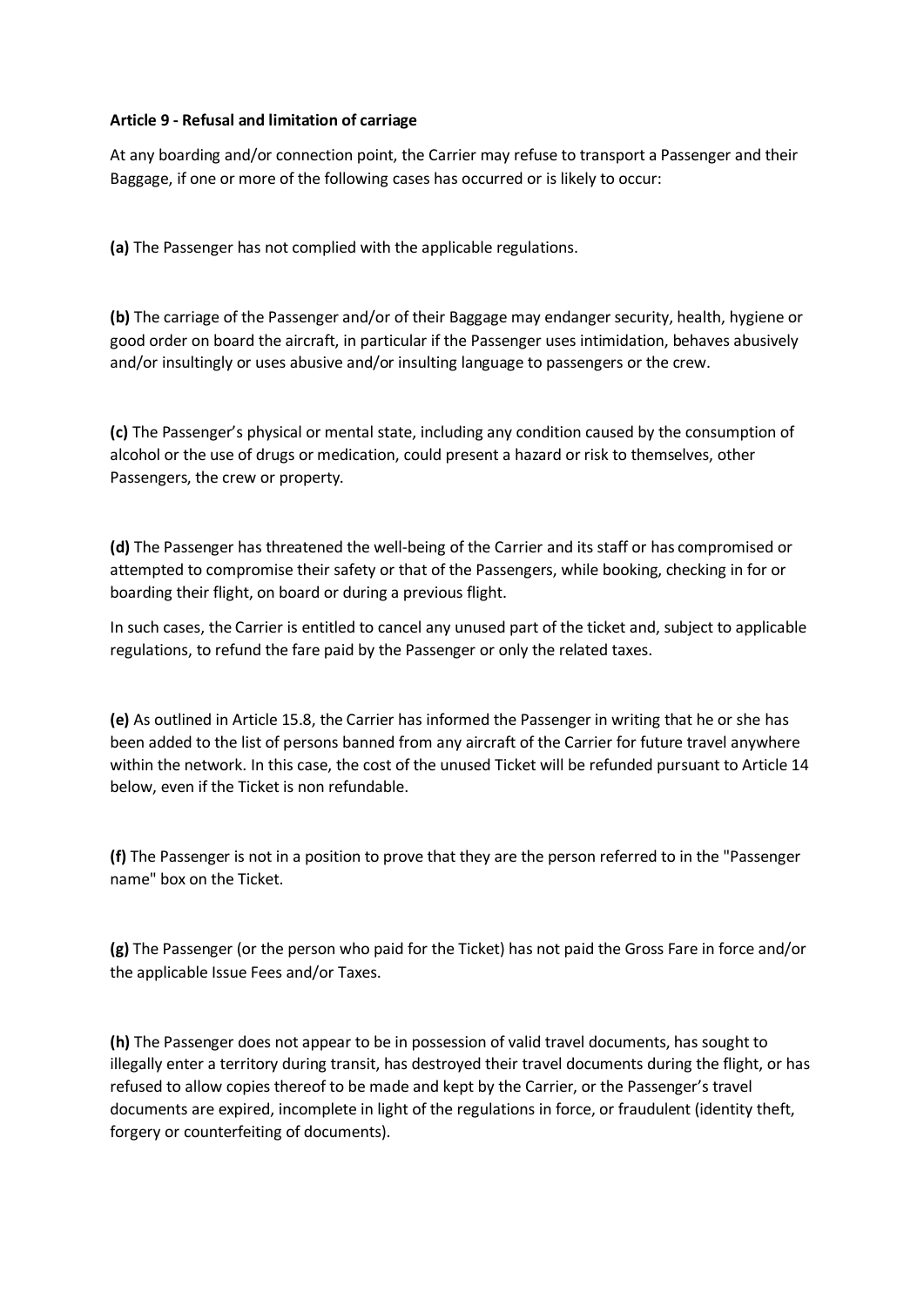**(i)** The Ticket presented by the Passenger:

was acquired fraudulently or purchased from an organisation other than the Carrier or its Authorised Agent, or

has been reported as a stolen or lost document, or

has been forged or counterfeited, or

has a Flight Coupon that has been damaged or modified by someone other than the Carrier or its Authorised Agent.

**(j)** The Passenger refuses to pay an additional fare and/or the Administration Fees under the conditions specified in Article 3.4 above.

**(k)** The Passenger refuses to pay a surcharge under the conditions specified in Article 10 below.

**(l)** The Passenger has not complied with the instructions and regulations relating to security or safety.

**(m)** A Passenger benefitting from a fare reduction or a Fare that is subject to specific conditions is unable to provide the supporting documents required for the allocation of this specific Fare and refuses to pay the fare readjustment defined in Article 3.1 (i).

**Article 10 - Baggage**

**10.1. General Provisions**

#### **10.1.1 The Passenger's Obligations**

**(a)** Passengers declare that they are fully aware of the content of all of their Baggage.

**(b)** Passengers undertake not to leave their Baggage unattended from the time when they pack it and not to accept items from another passenger or any other person.

**(c)** Passengers undertake not to travel with Baggage entrusted to them by a third party.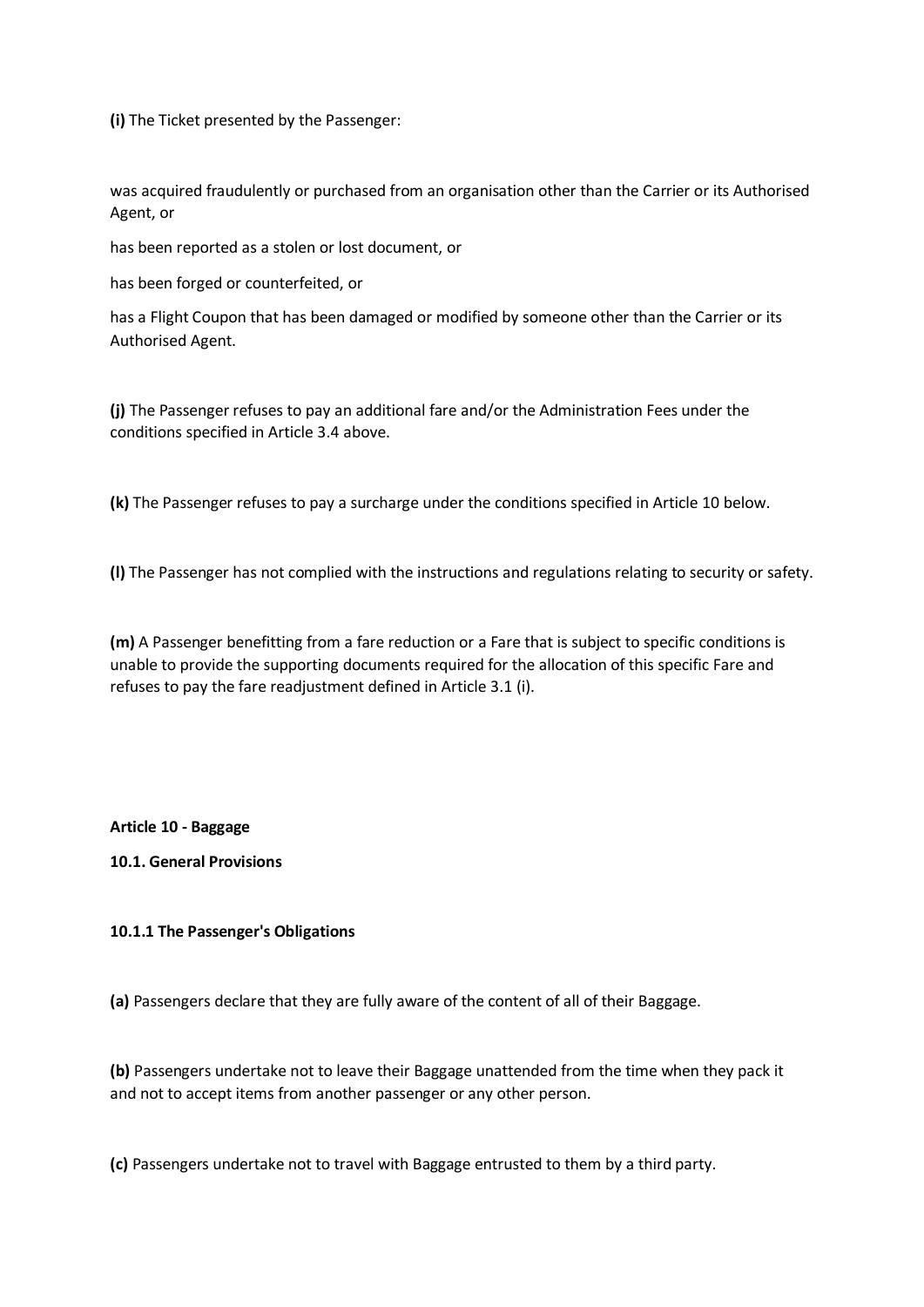**(d)** The Passenger is advised to ensure that his Baggage is properly and securely packed and protected in suitable containers so as not to damage the objects and materials in his Baggage as well as the Baggage of other Passengers or the Carrier's aircraft.

# **10.1.2. Prohibited Items**

Passengers must not include in their Baggage any items for which carriage is prohibited or restricted by the applicable regulations and the law in force in any departure, arrival or transit State or State over which the aircraft flies, including in particular:

**(a)** Items that are liable to endanger the aircraft, the persons or property on board, such as those specified in the Dangerous Goods Regulations of the International Civil Aviation Organization (ICAO) and the International Air Transport Association (IATA) and in the Carrier's regulations, as applicable (additional information is available upon request from the Carrier); these items include, in particular, explosives, pressurised gas, oxidising, radioactive or magnetised substances, inflammable substances, toxic or corrosive substances and liquid substances of any kind (except for liquids contained in hand Baggage and intended for personal use by Passengers during their journey).

**(b)** Items of which the weight, dimensions, configuration or nature make them unsuitable for carriage, in particular in light of the type of aircraft used. Information on these items will be provided to Passengers, on request.

**(c)** Firearms and ammunition other than those intended for hunting or sport which, in order to be accepted as Checked Baggage, must be unloaded and suitably packed and have the safety catch on. The carriage of ammunition is subject to the ICAO and IATA Dangerous Goods Regulations, as stated in paragraph (a) above.

**(d)** Cutting weapons, stabbing weapons and aerosols that may be used as attack or defence weapons, antique weapons, swords, knives and other weapons of this type. This type of item may not be transported in the cabin under any circumstances. They may nevertheless be included in Checked Baggage, subject to prior and express acceptance by the Carrier.

**(e)** Live animals, with the exception of pets, subject to compliance with the conditions specified in Article 10.4.

#### **10.1.3. Right of Search**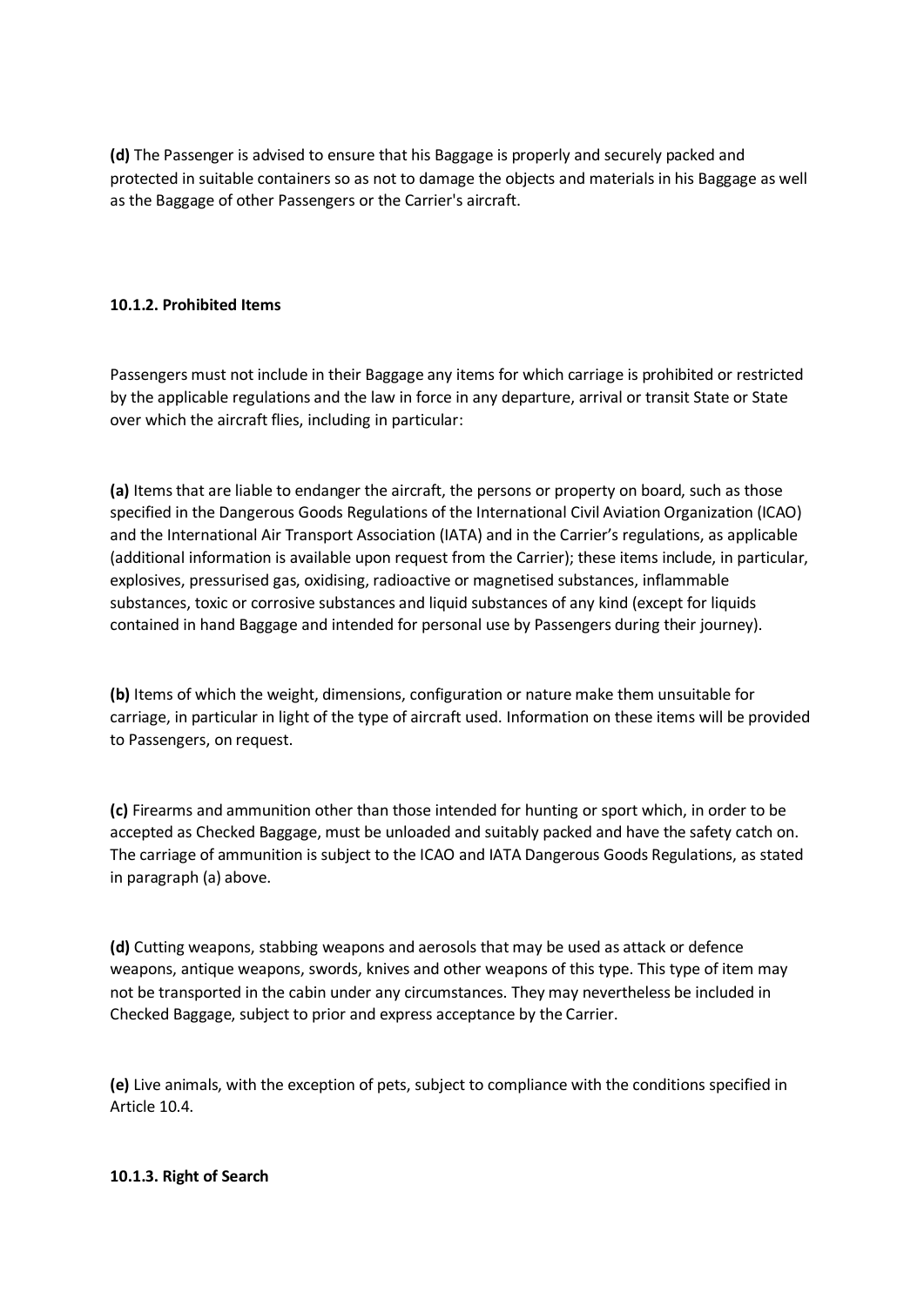For security/safety reasons and/or on the request of the authorities, the Passenger may be asked to undergo a search or a scan of their Baggage (using X-rays or another technique). If a Passenger is not available, their Baggage may be scanned or searched in their absence, with a view to checking, in particular, whether it contains the items referred to in Article 10.1.2 above. If a Passenger refuses to comply with such requests, the Carrier may deny them and their Baggage carriage.

# **10.1.4. Right to Refuse to Carry Baggage**

**(a)** The Carrier may, for security and/or safety reasons, refuse to carry or continue to carry a Passenger's Baggage if it contains the items listed in Article 10.1.2. above or if the Passenger has failed to comply with the obligations defined in Article 10.1.1 (a), (b) and (c). The Carrier has no obligation to take custody of refused Baggage and/or items.

**(b)** The Carrier may, in particular for security, safety or hygiene reasons, refuse to carry any item that is incompatible with air carriage because of its dimensions, shape, weight, contents, configuration or nature, or refuse to continue to carry them, should they be discovered during a journey.

**(c)** The Carrier may refuse to carry Baggage for which the Passenger has refused to pay the surcharge as defined in Article 10.2.2. The Carrier has no obligation to take custody of refused Baggage and/or items.

**(d)** The Carrier will not agree to carry animals that do not have the documents required by the applicable regulations, as defined in particular in Article 10.4.

**(e)** The Carrier may refuse to carry in the hold Baggage that has not been handed over by the Passenger to the Carrier prior to the Check-in Deadline under the conditions defined in Article 10.2.1 (a).

#### **10.2. Checked Baggage**

#### **10.2.1. General Provisions**

**(a)** The Passenger must hand over Baggage at the Carrier's check-in desk for the purpose of checking in prior to the Check-in Deadline.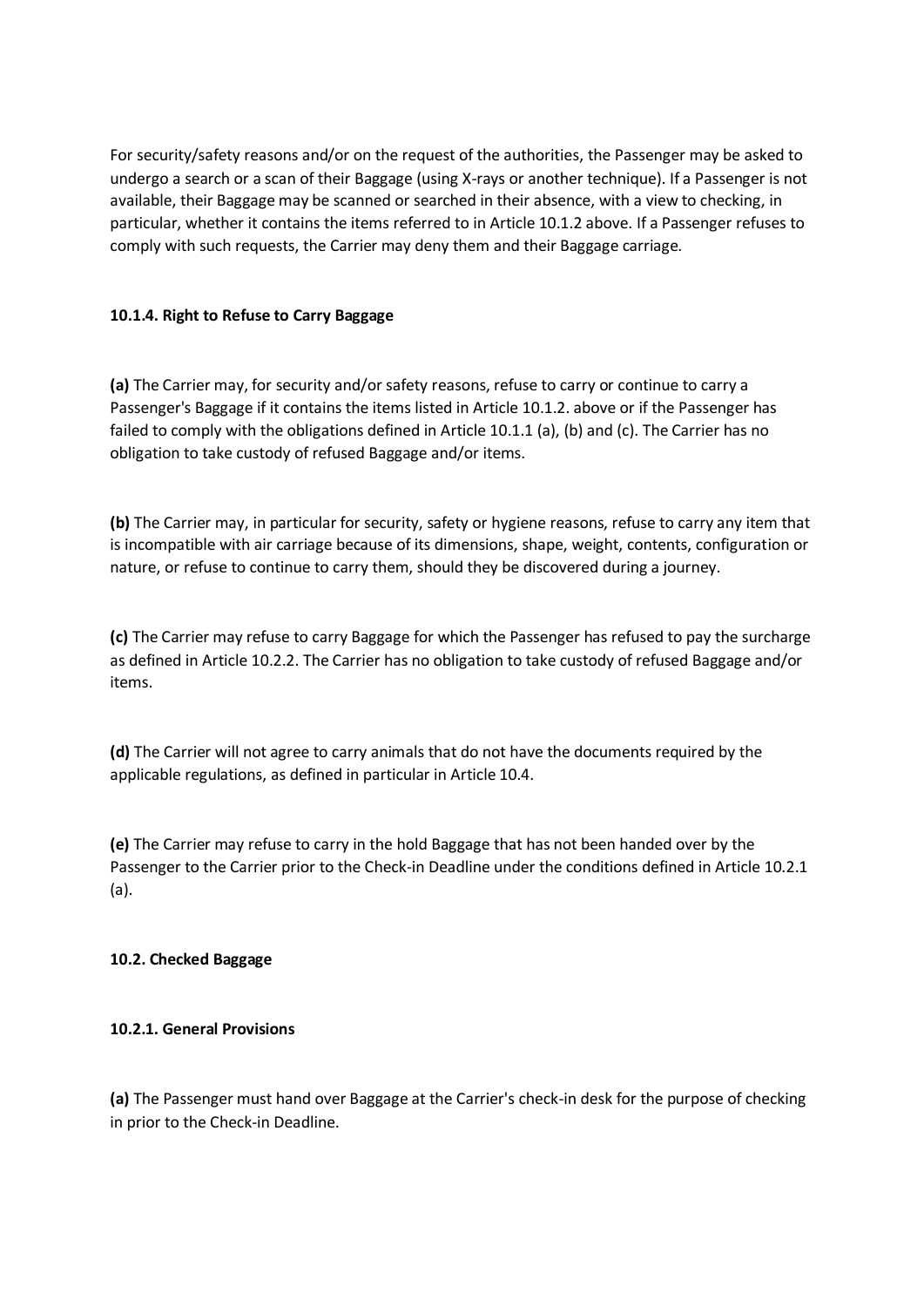**(b)** As soon as the Passenger has handed over their Baggage at check-in, under the aforementioned conditions, the Carrier shall take custody thereof and issue Passengers with a Baggage Check, for each item of Checked Baggage.

**(c)** The Passenger must affix his contact data to his Checked Baggage.

**(d)** Checked Baggage will, to the extent possible, be carried in the same aircraft as the Passenger unless, for operating or security/safety reasons, the Carrier decides that it will be carried on another flight. In this case, the Carrier will deliver the Baggage to the Passenger, unless the applicable regulations require the Passenger to be present for a customs inspection.

**(e)** Checked Baggage must be able to withstand normal handling and protect its contents.

**(f)** Subject to applicable regulations, the Passenger must not include in his Baggage fragile or perishable items, or valuable items such as currency, jewellery, works of art, precious metals, silverware, securities or other valuables, optical or photographic equipment, computers, electronic and/or telecommunication equipment or devices, musical instruments, passports and identity documents, keys, business documents, manuscripts or deeds, whether individualised or fungible, etc.

**(g)** Subject to the applicable regulations, Passengers are advised not to carry any medication in their Checked Baggage.

**(h)** In order to be able to collect his or her Checked Baggage, if the Passenger decides to cut the journey short, and does not use all of the Flight Coupons, he or she may be liable to pay a fixed rate fee of no more than €300.

# **10.2.2. Free Baggage Allowance**

**(a)** The Free Baggage Allowance corresponds to carriage in the hold of a quantity of Baggage per Passenger limited by number and/or weight and/or dimensions, determined on the basis of the destination and the Fare paid, and appearing on the Ticket.

**(b)** Passengers may travel with Checked Baggage that exceeds the Free Baggage Allowance, subject to payment of a surcharge. The conditions relating to this surcharge are available from the Carrier and its Authorised Agents and on the Air France Website.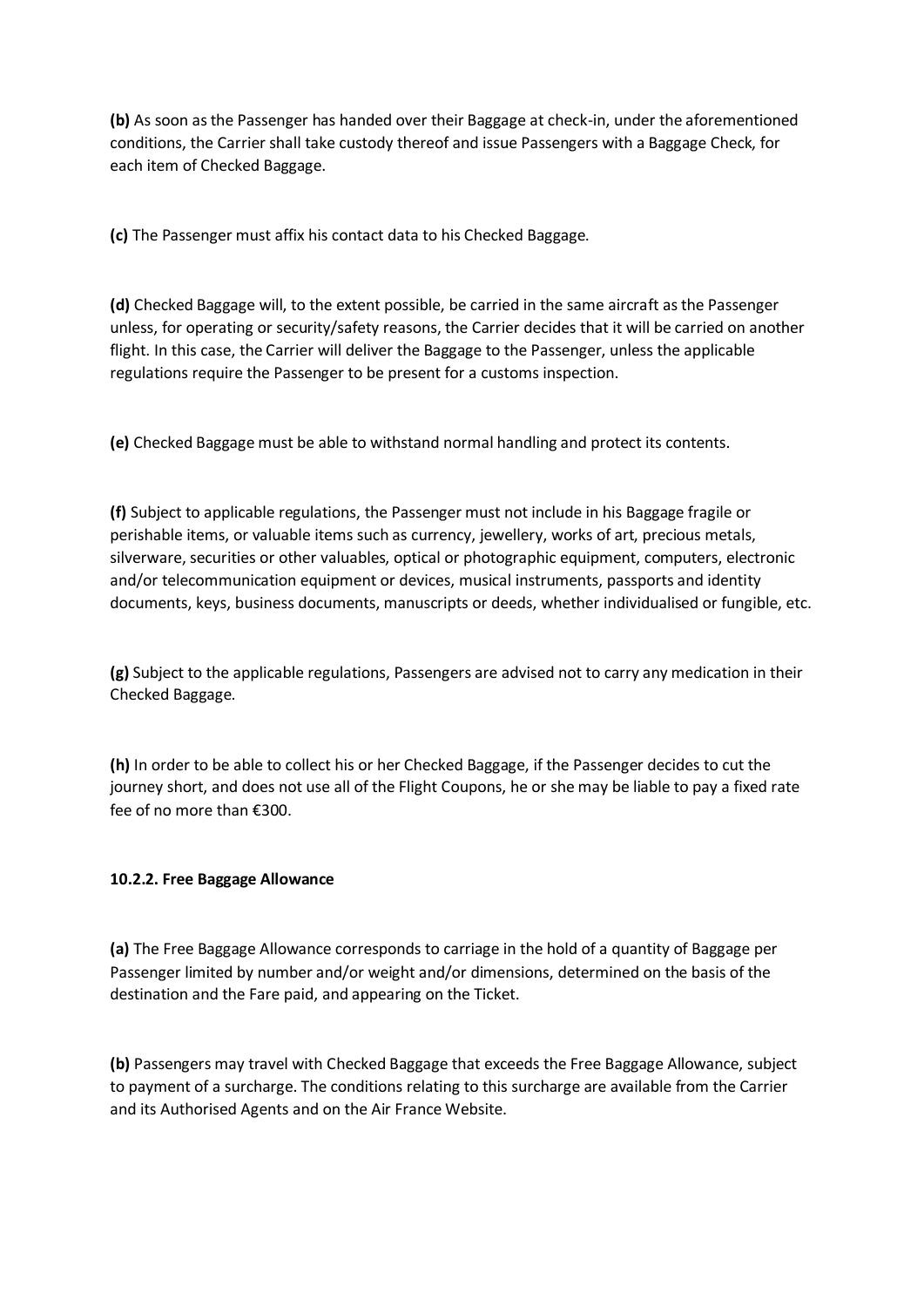**(c)** In all cases, Checked Baggage may not exceed a maximum weight per Passenger. Information relating to this maximum weight is available from the Carrier and its Authorised Agents and on the Air France Website.

**(d)** Passengers can obtain all the relevant information regarding this Free Baggage Allowance from the Carrier and its Authorised Agents and from the Air France Website.

# **10.2.3. Special Declaration of Interest**

**(a)** For all Checked Baggage for which the value exceeds the liability limits defined by the Convention in the event of destruction, loss, damage or delay, Passengers may either personally insure all their Baggage prior to the journey or, when handing over the Baggage to the Carrier, make a Special Declaration of Interest limited to a certain amount. In this case, a surcharge must be paid by the Passenger. Compensation will be paid in accordance with the provisions of Article 19.

**(b)** The Carrier reserves the right to verify the adequacy of the value declared in light of the value of the Baggage and the contents thereof.

**(c)** All Special Declarations of Interest must be made by the Passenger to the Carrier prior to the Check-in Deadline. The Carrier also has the option of capping the level of the declarations that are liable to be made at a maximum amount. The Carrier also has the right to provide proof, in the event of damage, that the amount declared was higher than the Passenger's genuine interest at the time of delivery.

**(d)** Passengers can obtain all the relevant information regarding this Special Declaration of Interest and the surcharge specified in Article 10.2.3 (a) above from the Carrier.

# **10.2.4. Collection and Delivery of Baggage**

**(a)** Subject to the provisions of Article 10.2.1 (d), it is the responsibility of Passengers to collect their Checked Baggage as soon as it is made available to them at the arrival points or Agreed Stopping Place points. If a Passenger does not collect Baggage within three months from the Baggage being made available to them, the Carrier may dispose of said Baggage, without being liable to the Passenger in any way.

**(b)** Only the bearer of the Baggage Check is authorised to collect Checked Baggage.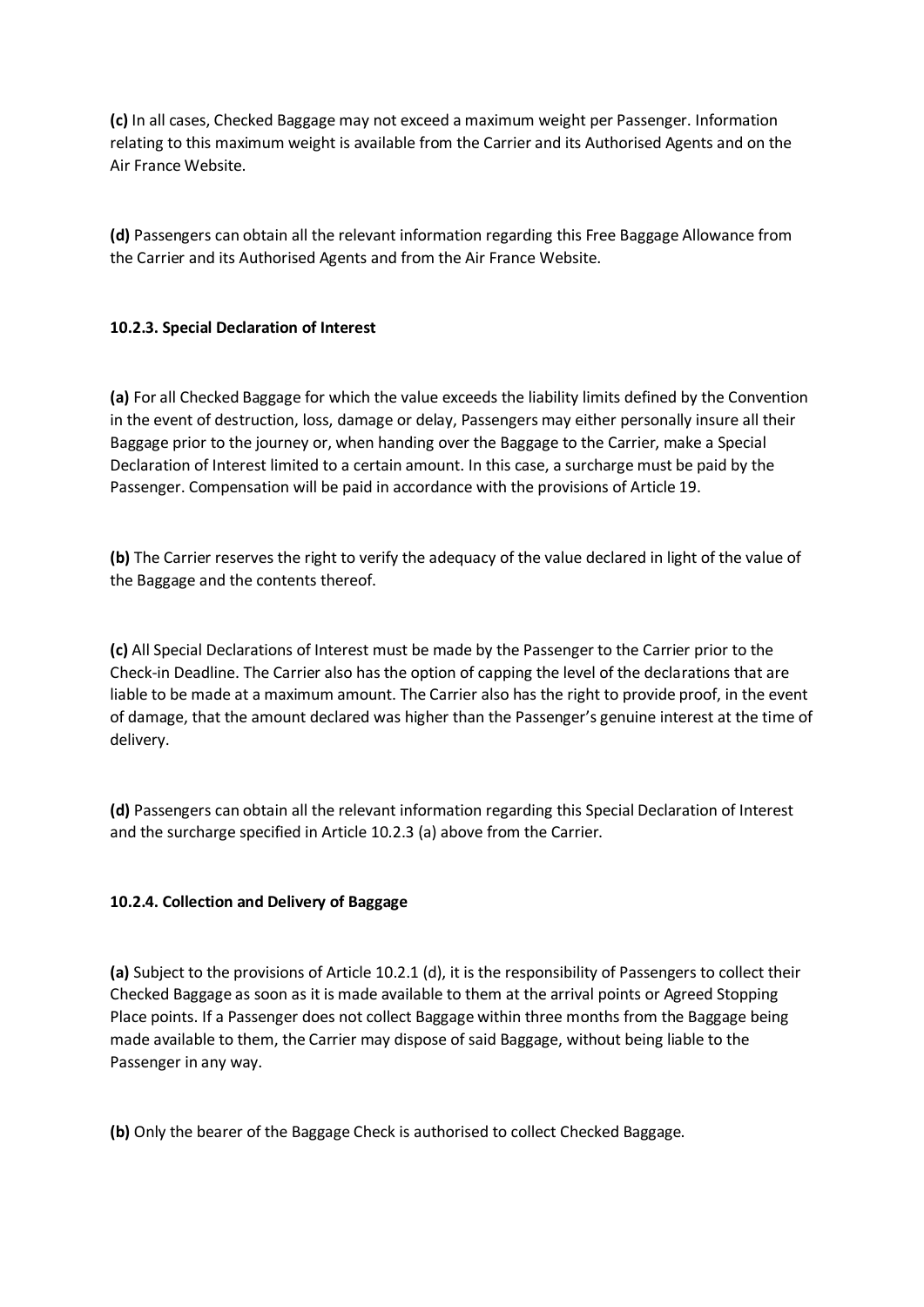**(c)** If a person claiming Baggage is not in a position to produce the Baggage Check, the Carrier shall only hand over the Baggage to them on the condition that they establish their rights thereto in a satisfactory manner.

**(d)** Acceptance of the Baggage by the bearer of the Baggage Check without any complaint on their part at the time of delivery constitutes a presumption, unless proven to the contrary, that the Baggage was delivered in good condition, in accordance with the Contract of Carriage.

# **10.3. Unchecked Baggage**

**(a)** All Tickets allow for carriage in the cabin of a quantity of Unchecked Baggage, which is limited by number and/or weight and/or dimensions. Should this information not have been specified to the Passenger, a single Unchecked Baggage item will be accepted and Unchecked Baggage must be able to be placed beneath the seat in front of the Passenger or in a locker provided for this purpose.

Should the Carrier be required to check Baggage into the hold as a result of a failure on the part of the Passenger to comply with the above conditions, the Passenger may, where applicable, be required to pay a surcharge, as specified in Article 10.2.2 (b).

Certain Baggage that Passengers wish to take in the cabin may, for security and/or safety, operational or aircraft configuration reasons, at any time prior to the flight departure, be denied cabin access and must be carried as Checked Baggage.

**(b)** Baggage/items that Passengers do not wish to carry in the hold (such as fragile musical instruments or other items) and that do not comply with the provisions of Article 10.3. (a) above (excess dimensions and/or weight) may only be accepted for cabin carriage if the Carrier has been duly informed thereof by the Passenger prior to check-in and has granted authorisation. In this case, the carriage of said Baggage may be subject to a surcharge, in accordance with the Carrier's fare conditions, which can be obtained from the latter.

**(c)** Passengers are responsible for personal effects and Unchecked Baggage that they take into the cabin. In the event of the destruction, theft, loss or damage of personal effects and Unchecked Baggage, the Carrier may only be held liable if wrongdoing on its part, or that of its officials or agents, is proven, said liability being limited to the amount defined in Article 19 of the General Conditions of Carriage.

**10.4. Pets**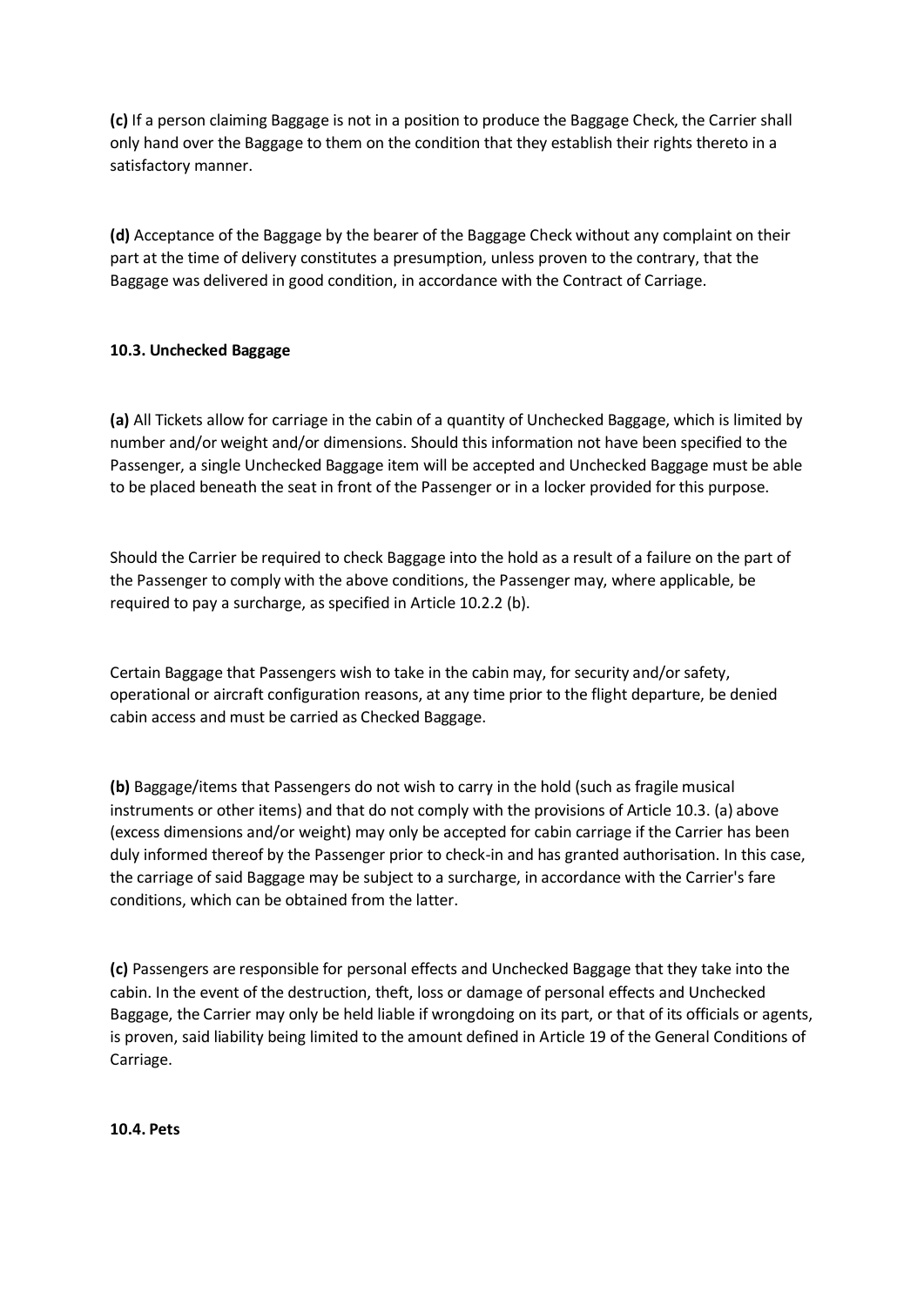### **10.4.1. General Provisions**

**(a)** The carriage of Pets travelling with Passengers is subject to the Carrier's prior and explicit acceptance.

**(b)** The number of Pets that can be carried is limited per flight and per Passenger.

**(c)** In accordance with the regulations in force, the carriage of certain categories of Pets is prohibited. Information relating to these categories is available, on request, from the Carrier and its Authorised Agents and on the Air France Website.

**(d)** Passengers must be able to provide valid documents relating to their Pets, required by the authorities in the departure, arrival or transit country, including in particular passports, health and vaccination certificates and entry or transit permits.

**(e)** Depending on the destination, the carriage of Pets may be subject to conditions, in particular age, weight and health checks, which the Passenger may obtain from the Carrier.

**(f)** The Pet and its cage are not included in the Free Baggage Allowance; the Passenger must pay a surcharge, the conditions of which are available from the Carrier.

**(g)** Guide dogs and their cages accompanying Passengers with Reduced Mobility will be carried free of charge, in addition to the Free Baggage Allowance, in accordance with the Carrier's regulations, which are available on request.

**(h)** In the event of fraud or the absence or invalidity of the required documents or if the container intended for carrying the Pet does not comply with the provisions of Article 10.4.3, the Carrier shall not assume any liability for the injury, loss, delay, illness or death of animals carried, as a result of these failures, unless this is caused by the fault or negligence of the Carrier. Passengers travelling with animals who fail to comply with the applicable regulations must reimburse the fines, loss, compensation and all costs incurred due to such a situation.

**(i)** Passengers can obtain all the relevant information regarding the carriage of Pets and, in particular, the surcharge specified in Article 10.4.1 (f) above from the Carrier and its Authorised Agents and on the Air France Website.

#### **10.4.2 Pets Travelling in the Cabin**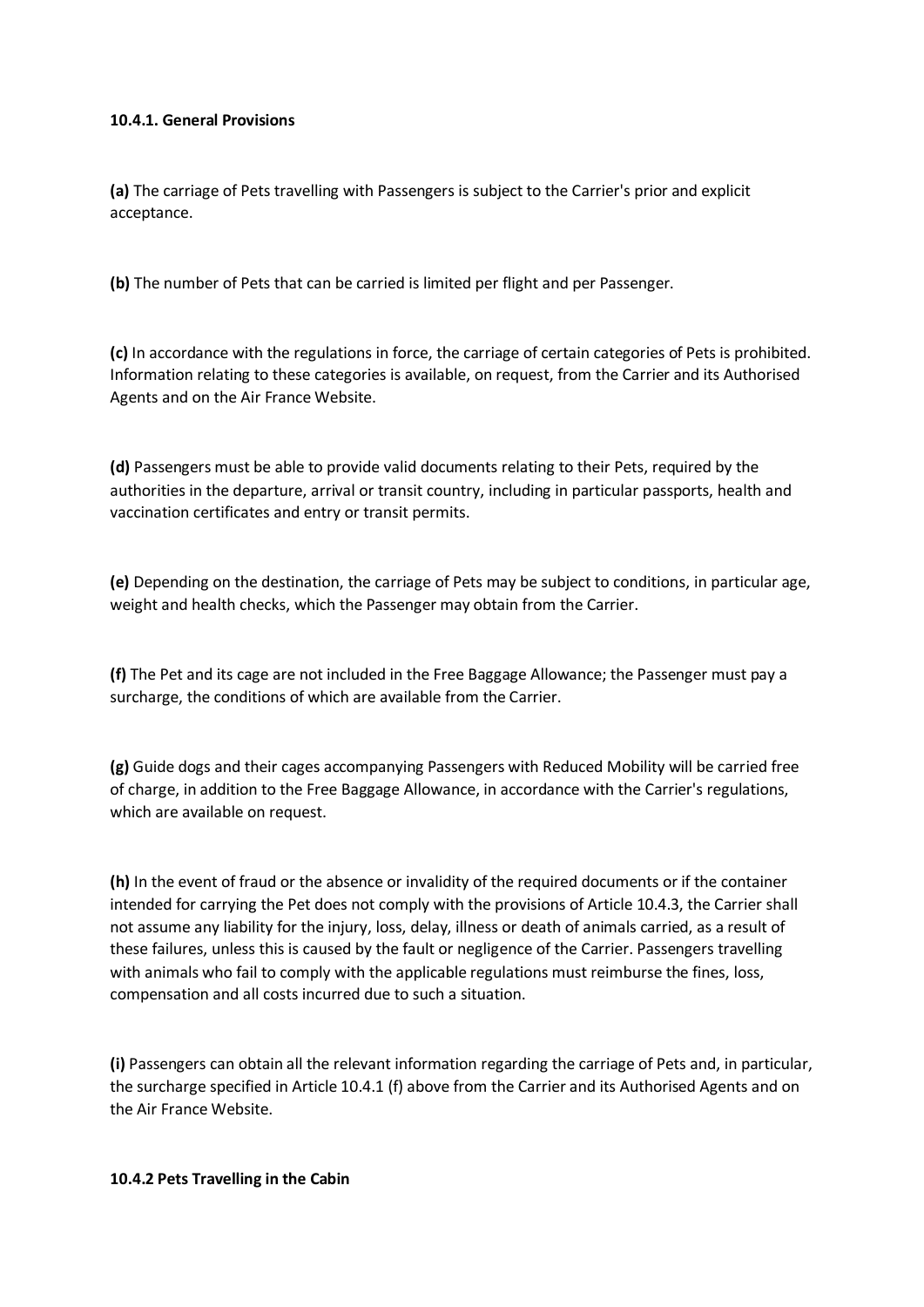**(a)** Only Pets and their cages not exceeding a weight fixed by the Carrier may be accepted in the cabin.

Guide dogs will be accepted in the cabin, subject to the applicable regulations.

**(b)** Pets must be placed in a carrier designed for this purpose, which is closed and fully contains the animal and in which the animal is able to stand up, turn around and breathe easily and freely.

**(c)** Passengers undertake not to remove animals, even partially, from their carriers for the entire duration of the flight.

### **10.4.2 Pets Travelling in the Hold**

Pets must be placed in a rigid plastic or fibre glass carry cage approved by the IATA (International Air Transport Association).

#### **Article 11 - Schedules**

**11.1.** The flights and flight Schedules listed in the Schedule Indicators have no contractual value and are solely intended to inform Passengers of the flights offered by the Carrier. Said Schedule Indicators are not definitive and are liable to be changed after their publication date.

**11.2.** On the other hand, the flight Schedules printed on the Ticket are deemed, subject to changes for reasons beyond the control of the Carrier, to form an integral part of the Contract of Carriage.

**11.3.** It is the Passenger's responsibility to provide the Carrier with their contact details so that they can be contacted in the event of a change in the planned schedules as they appear on the Ticket.

#### **Article 12 - Delays and cancellation of flights**

**12.1.** The Carrier will take all steps required to carry the Passenger and their Baggage without delay. In this respect, and with the aim of avoiding cancelling the carriage, the Carrier may be led to offer the Passenger carriage in another aircraft or the possibility of making the journey on another Carrier's flights and/or by any other means of carriage to/from another airport.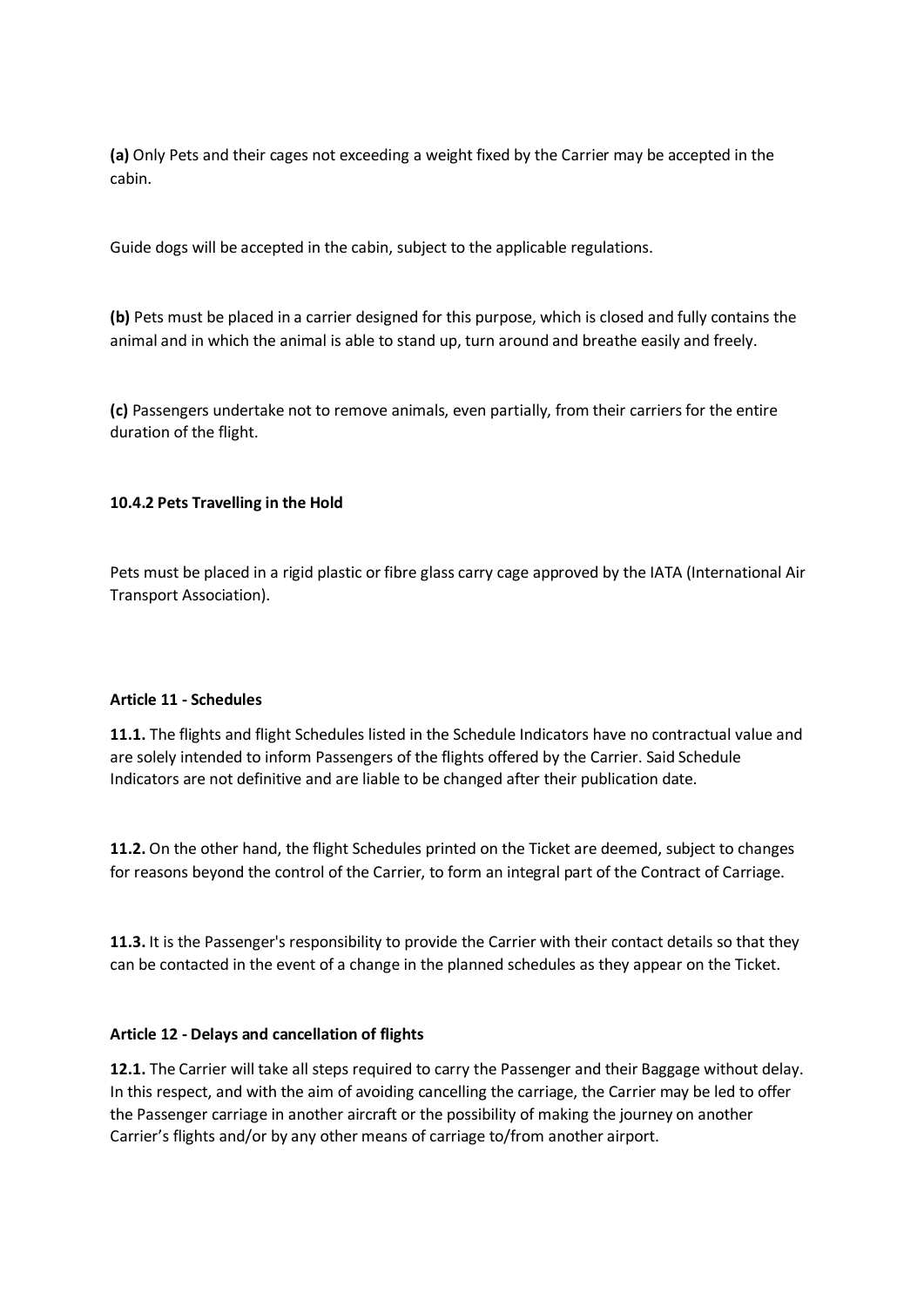**12.2**. In the event of a flight cancellation or delay, and if the Passenger has a single Contract of Carriage (as defined by the Convention), the Carrier will implement all the provisions of the relevant applicable regulations.

**12.3**. Subject to applicable law, the Carrier will handle claims for compensation under Regulation (EC) N°261/2004 made by a third party (other than the legal guardian (for juveniles and incapacitated adults) or another Passenger mentioned in the same booking) on behalf of the Passenger, only if the latter has previously made his claim directly via the form available on the Carrier's website and has given the Carrier a period of 28 days to reply.

**12.4**. Article 12.3 does not prevent the Passenger from seeking advice from a lawyer or a third party before submitting his claim directly to the Carrier.

**12.5**. The Passenger or his legal guardian commits not to assign any right to compensation, damages or refund that he could hold against the Carrier. Subject to the applicable law, any assignment of the Passenger's rights to compensation, damages or refund shall be deemed null and void.

**12.6.** In accordance with the Carrier's procedures, the payment of compensation will be made by wire transfer directly to the Passenger's or his legal guardian bank account.

# **Article 13 - Overbooking and downgrading**

**13.1**. If, due to scheduled overbooking, the Carrier is not in a position to offer a seat to the Passenger, even though the Passenger has a confirmed Booking, a valid Ticket and has arrived for check-in and boarding in accordance with the required timeframes and conditions, the Carrier shall grant the compensation provided for by the relevant applicable regulations, where applicable.

**13.2**. In the event that the Passenger is placed in a lower class than that for which the Ticket was purchased, the Carrier will refund him the amount provided by the relevant applicable regulations.

#### **Article 14 - Refunds**

**14.1.** The refund of a Ticket, in whole or part, will take place in accordance with the conditions defined in this Article 14, in accordance with the Ticket's fare conditions and, in all circumstances, with the relevant applicable regulations.

**14.2**. A refund, where it is authorised by the Ticket's fare conditions, will be paid on the basis of the Gross Fare paid for the Ticket.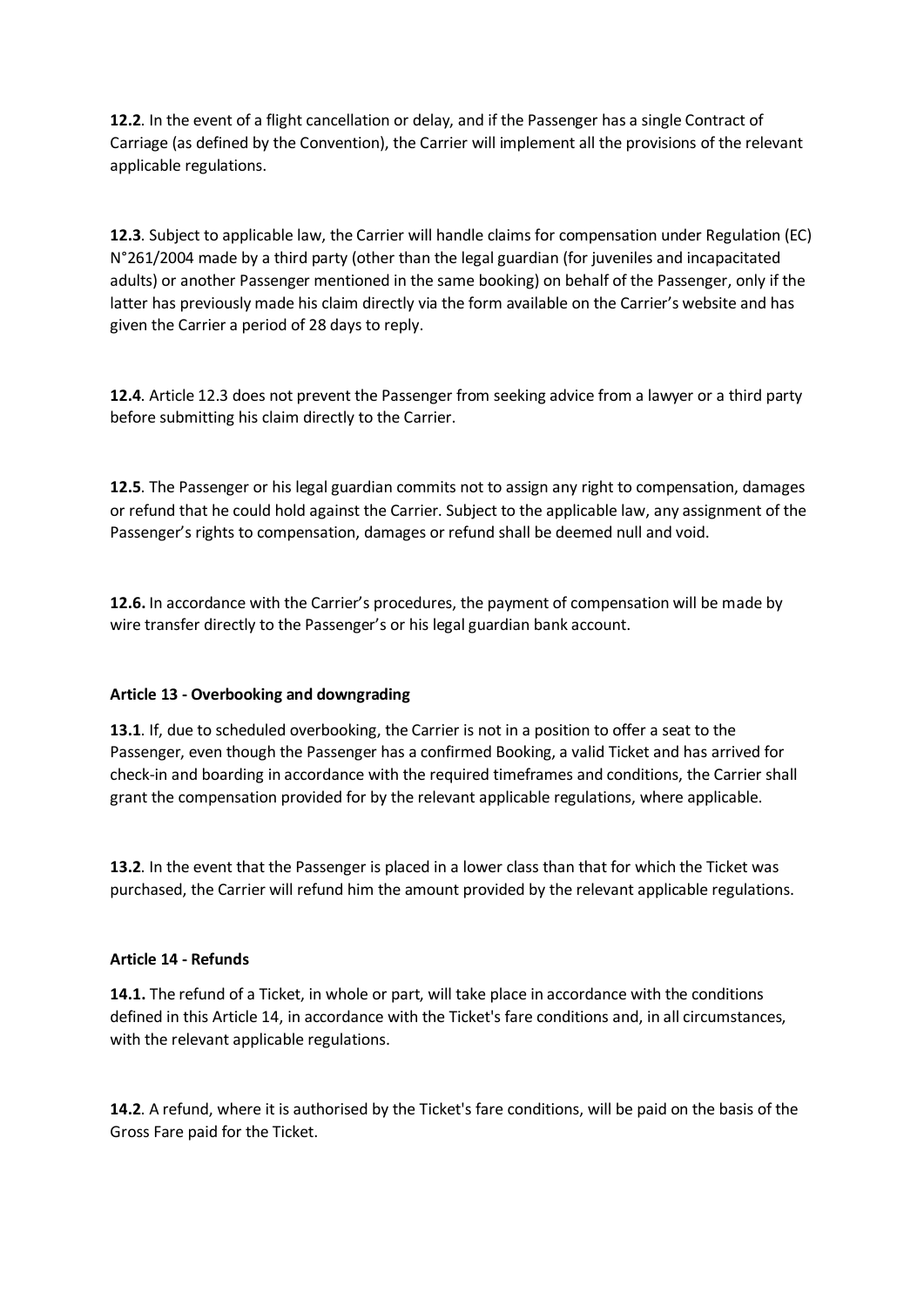**14.3**. Requests for the refund of a Ticket must be submitted to the issuer of the Ticket (the Carrier or Authorised Agent, as applicable).

**14.4**. The Carrier may refuse to grant a refund for any ticket:

**(a)** if the request is made after expiry of the Ticket's validity date.

**(b)** which meets the legislative or regulatory requirement to possess a ticket that enables the Passenger to leave the country, unless said Passenger provides sufficient proof to establish that they are authorised to reside in said country or that they will leave using another Carrier, or by any other means of carriage.

(c) for which the holder has not been admitted by the destination or transit authorities on the scheduled route, and if the Passenger was returned to their boarding point or to any other destination for this reason.

**(d)** stolen, forged or counterfeit Ticket.

**(e)** when the Carrier has refused to carry its holder, in accordance with Article 9, except in the case specified in paragraph (e).

**14.5.** Refunds are subject to the applicable regulations in the country in which the Ticket was originally purchased and/or to the applicable regulations in the country in which the refund must be paid.

#### **Article 15 - Conduct aboard aircraft**

**15.1.** On board the aircraft, Passengers must not behave in a way that is liable to discomfort, inconvenience, threaten or endanger one or more persons, property or the aircraft itself.

In this respect, Passengers must not hinder the crew from performing their duties and must comply with the crew's guidance, instructions and recommendations in order to ensure the security and safety of the aircraft, the smooth running of the flight and the comfort of the Passengers.

**15.2.** For security reasons, the Carrier may prohibit or limit the use on board the aircraft of electronic devices, such as cellular telephones, laptop computers, portable recorders, portable radios,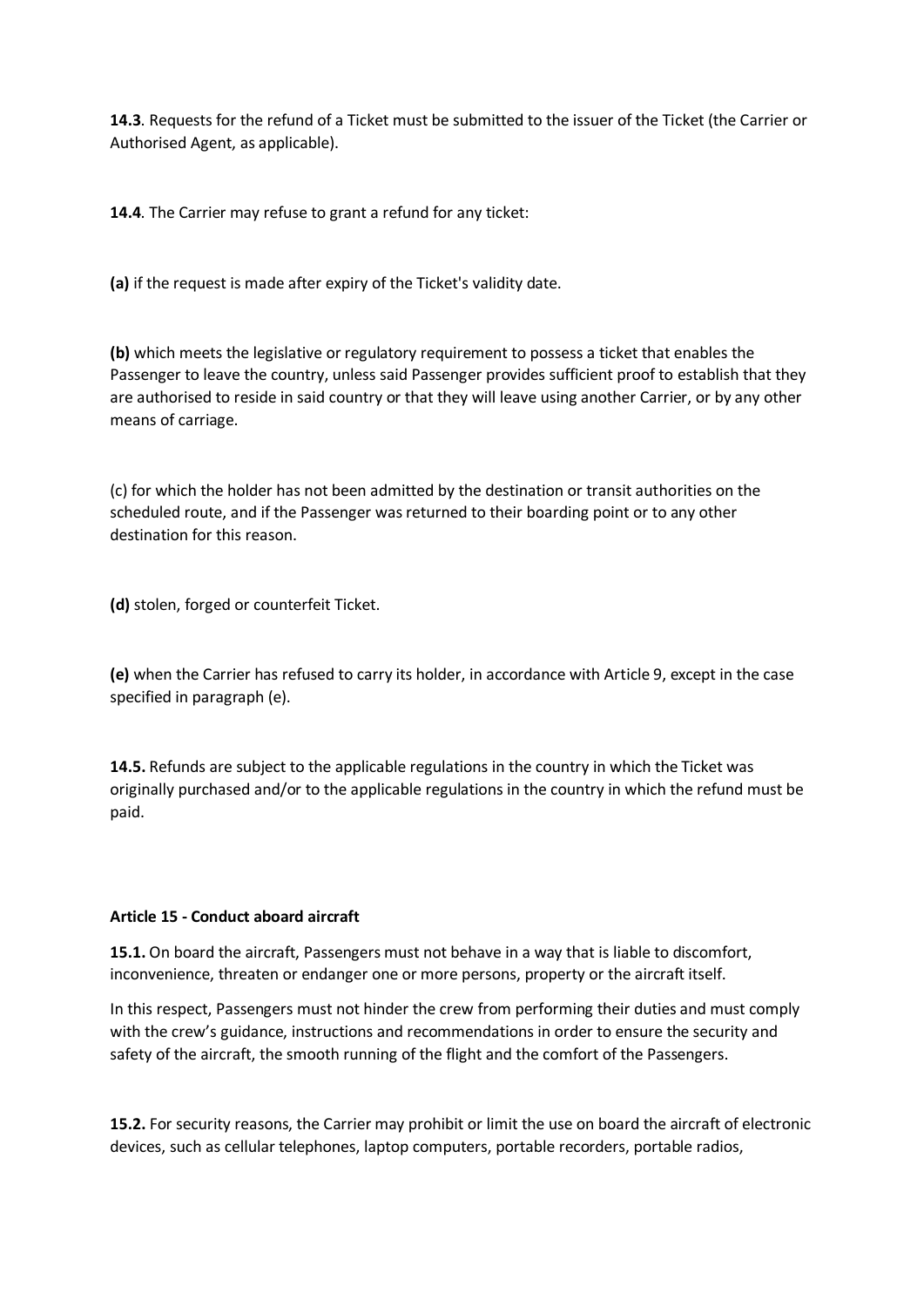electronic games or transmitting devices, as well as all radio-controlled games and walkie-talkies, except for hearing aids and pacemakers.

**15.3.** Smoking is strictly prohibited on board aircraft.

**15.4.** The personal consumption of alcohol is not permitted on board.

**15.5.** Recording videos and/or taking photographs other than personal videos and photographs is prohibited on board the aircraft.

**15.6.** If a Passenger fails to comply with the provisions of this article, the Carrier may take all the necessary appropriate and reasonable measures, pursuant to legislative and regulatory provisions. To this end, the Carrier may disembark the Passenger and/or use restraining measures at any stage of the flight.

**15.7.** If a Passenger does not comply with the provisions of this article (and with those of Article 9 relating to carriage refusal and limitation) or commits a criminal or reprehensible act on board an aircraft, the Carrier reserves the right to take legal action against said Passenger.

**15.8.** If the Passenger does not comply with the measures outlined in the present Article, he or she may be added to the list of persons banned from any aircraft of the Carrier.

# **Article 16 - Ground carriage**

**16.1** If the Carrier provides ground or sea carriage services (limousine, bus, train, boat, etc.), different liability systems apply to said ground carriage. The conditions of carriage and the liability systems are available from the Carrier, on request.

**16.2** The Air Carrier is not liable for damage to Passengers and their Baggage during carriage by road, rail or sea.

#### **Article 15 - Conduct aboard aircraft**

**15.1**. On board the aircraft, Passengers must not behave in a way that is liable to discomfort, inconvenience, threaten or endanger one or more persons, property or the aircraft itself.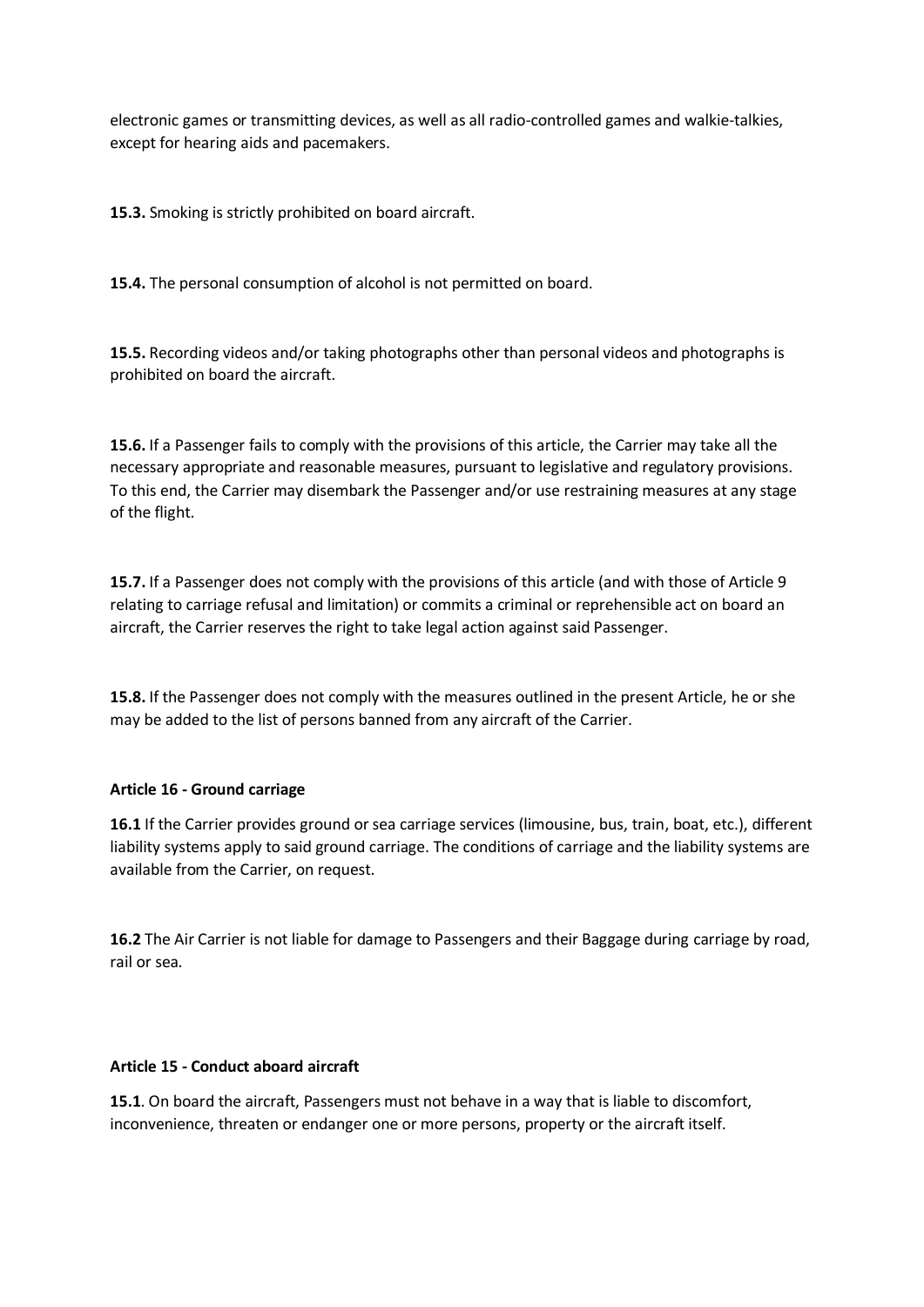In this respect, Passengers must not hinder the crew from performing their duties and must comply with the crew's guidance, instructions and recommendations in order to ensure the security and safety of the aircraft, the smooth running of the flight and the comfort of the Passengers.

**15.2**. For security reasons, the Carrier may prohibit or limit the use on board the aircraft of electronic devices, such as cellular telephones, laptop computers, portable recorders, portable radios, electronic games or transmitting devices, as well as all radio-controlled games and walkie-talkies, except for hearing aids and pacemakers.

**15.3.** Smoking is strictly prohibited on board aircraft.

**15.4.** The personal consumption of alcohol is not permitted on board.

**15.5**. Recording videos and/or taking photographs other than personal videos and photographs is prohibited on board the aircraft.

**15.6**. If a Passenger fails to comply with the provisions of this article, the Carrier may take all the necessary appropriate and reasonable measures, pursuant to legislative and regulatory provisions. To this end, the Carrier may disembark the Passenger and/or use restraining measures at any stage of the flight.

**15.7**. If a Passenger does not comply with the provisions of this article (and with those of Article 9 relating to carriage refusal and limitation) or commits a criminal or reprehensible act on board an aircraft, the Carrier reserves the right to take legal action against said Passenger.

**15.8**. If the Passenger does not comply with the measures outlined in the present Article, he or she may be added to the list of persons banned from any aircraft of the Carrier.

# **Article 16 - Ground carriage**

**16.1** If the Carrier provides ground or sea carriage services (limousine, bus, train, boat, etc.), different liability systems apply to said ground carriage. The conditions of carriage and the liability systems are available from the Carrier, on request.

**16.2** The Air Carrier is not liable for damage to Passengers and their Baggage during carriage by road, rail or sea.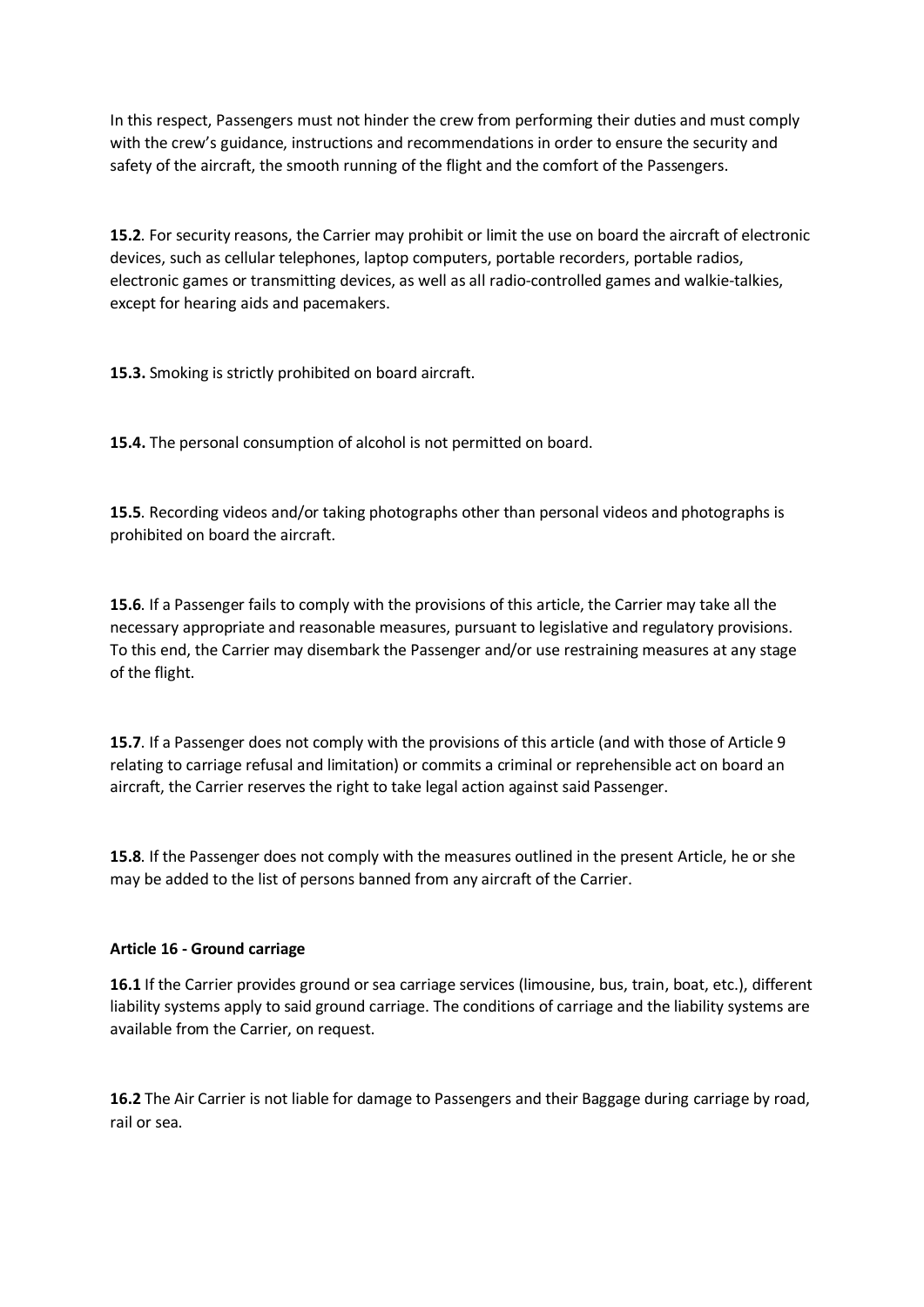### **Article 17 - Successive air carriers**

**17.1**. Air Carriage performed by several successive Carriers, under a single Ticket or a Conjunction Ticket, is deemed to constitute, for the application of the Convention, a single carriage operation, where envisaged by the parties as being a single operation.

The provisions that cover this situation are set forth in Article 19.1.3 (a).

**17.2.** Where the Carrier has issued the Ticket or is the Carrier designated first on the Ticket or on a Conjunction Ticket issued for successive Carriage, the Carrier shall only be liable for the portion of the Carriage performed using its own resources.

**17.3**. In the event of the destruction, loss, damage or delay of their Baggage, Passengers or their beneficiaries may file a claim against the carrier that performed the carriage during which the accident or the delay occurred. Passengers may also file a claim against the first and last carrier.

### **Article 18 - Administrative formalities**

### **18.1. General Provisions**

**(a)** Passengers are required, under their own responsibility, to procure all the specific documents, visas and permits required for their journey and, where applicable, for that of their minor children and/or passengers for which they are responsible and/or Pets travelling with them, and must also comply with the applicable regulations of States (departure, arrival and transit), as well as with the Carrier's instructions.

**(b)** The Carrier may not be held liable for the consequences suffered by Passengers in the event of failure to comply with the obligations referred to in Article 18.1 (a).

#### **18.2. Travel Documents**

**(a)** Passengers are required to present entry, exit and transit documents, as well as health and other documents required by the regulations in force in the departure, arrival and transit States. Passengers are moreover required to hand over to the Carrier and/or allow the Carrier to make a copy of said documents, if required, or to record information contained therein.

**(b)** The Carrier reserves the right, in accordance with Article 9, to refuse carriage if a Passenger fails to comply with the applicable regulations or if the Carrier has doubts as to the validity of the documents presented.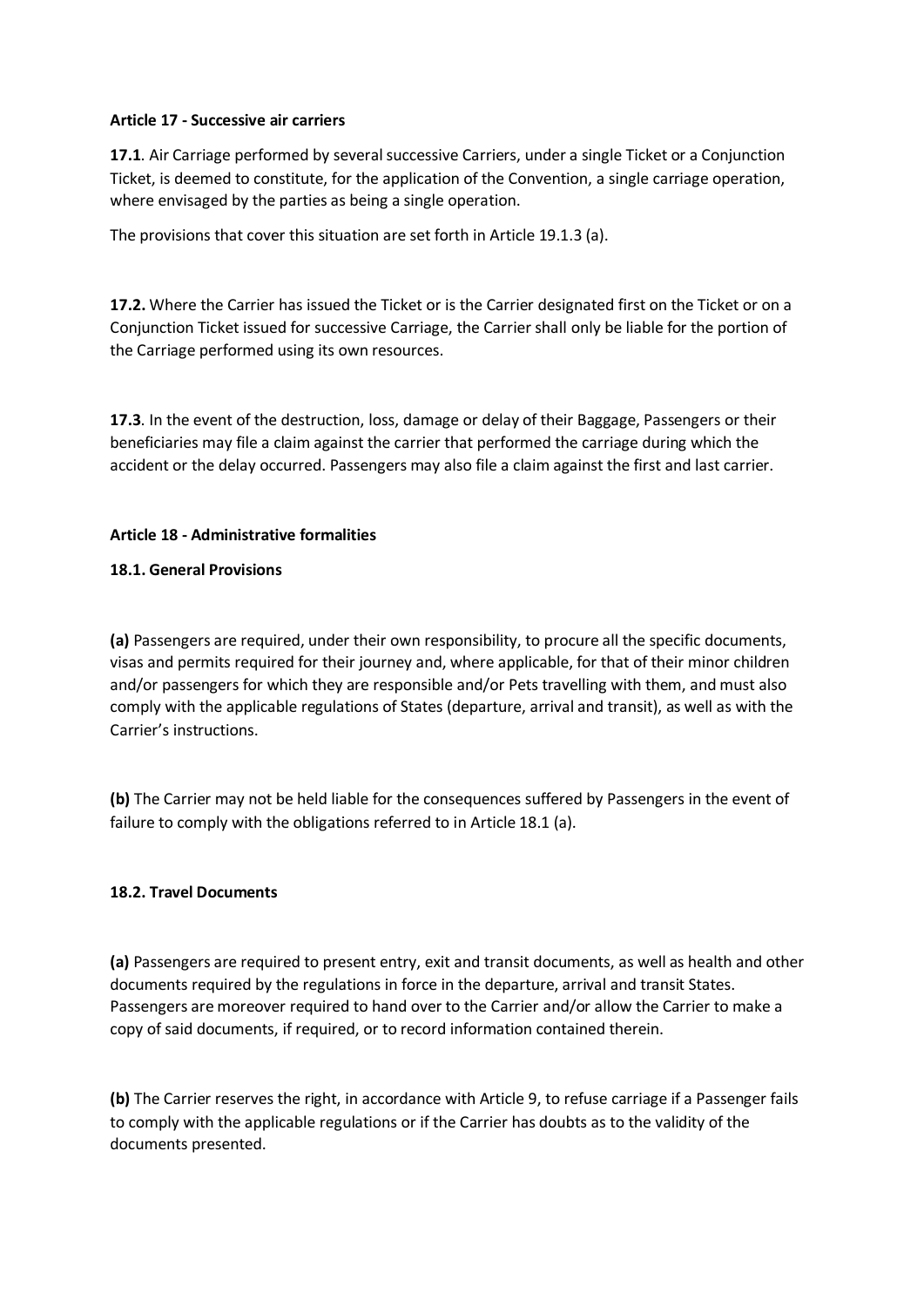**(c)** The Carrier may not be held liable for the consequences (in particular losses or expenses) suffered by Passengers who fail to comply with the applicable regulations.

### **18.3. Refusal of Entry**

If a Passenger is refused entry to a territory, they must pay all the resulting charges or fines imposed on the Carrier by the local authorities, as well as the Gross Fare for carriage if the Carrier, due to a government order, is required to return the Passenger to their departure location or elsewhere. The price of the Ticket purchased for carriage to the destination, for which entry to the territory was refused, shall not be refunded by the Carrier.

#### **18.4. Passenger Liability for Fines, Detention Costs, etc.**

If the Carrier has to pay or deposit a fine or penalty or incur expenses of any kind due to the noncompliance, whether voluntary or involuntary, by a Passenger with the law in force in the States in question, or due to a failure to present the required documents, or the presentation of invalid documents, the Passenger must, at the Carrier's request, reimburse the amounts thus paid or deposited and the disbursements incurred. For this purpose, the Carrier may use any amount paid to it for non-performed carriage or any amount belonging to the Passenger that is held by the Carrier.

#### **18.5. Customs Inspections**

**(a)** Passengers may be called on to be present at the inspection of their Baggage (delayed, Checked or Unchecked) on the request of customs officers or any other government authority. The Carrier may not be held liable for damage or losses suffered by Passengers as a result of such inspections, in particular if the latter refuse to be present at the inspection of their Baggage.

**(b)** Passengers must compensate the Carrier if action, omission or negligence on their part causes damage to the Carrier due, in particular, to their failure to comply with the provisions of this article or the authorisation given to the Carrier to inspect their Baggage.

#### **18.6. Security Checks**

**(a)** Passengers are required to undergo the security (and safety) checks required by government or airport authorities, as well as on the request of the Carrier.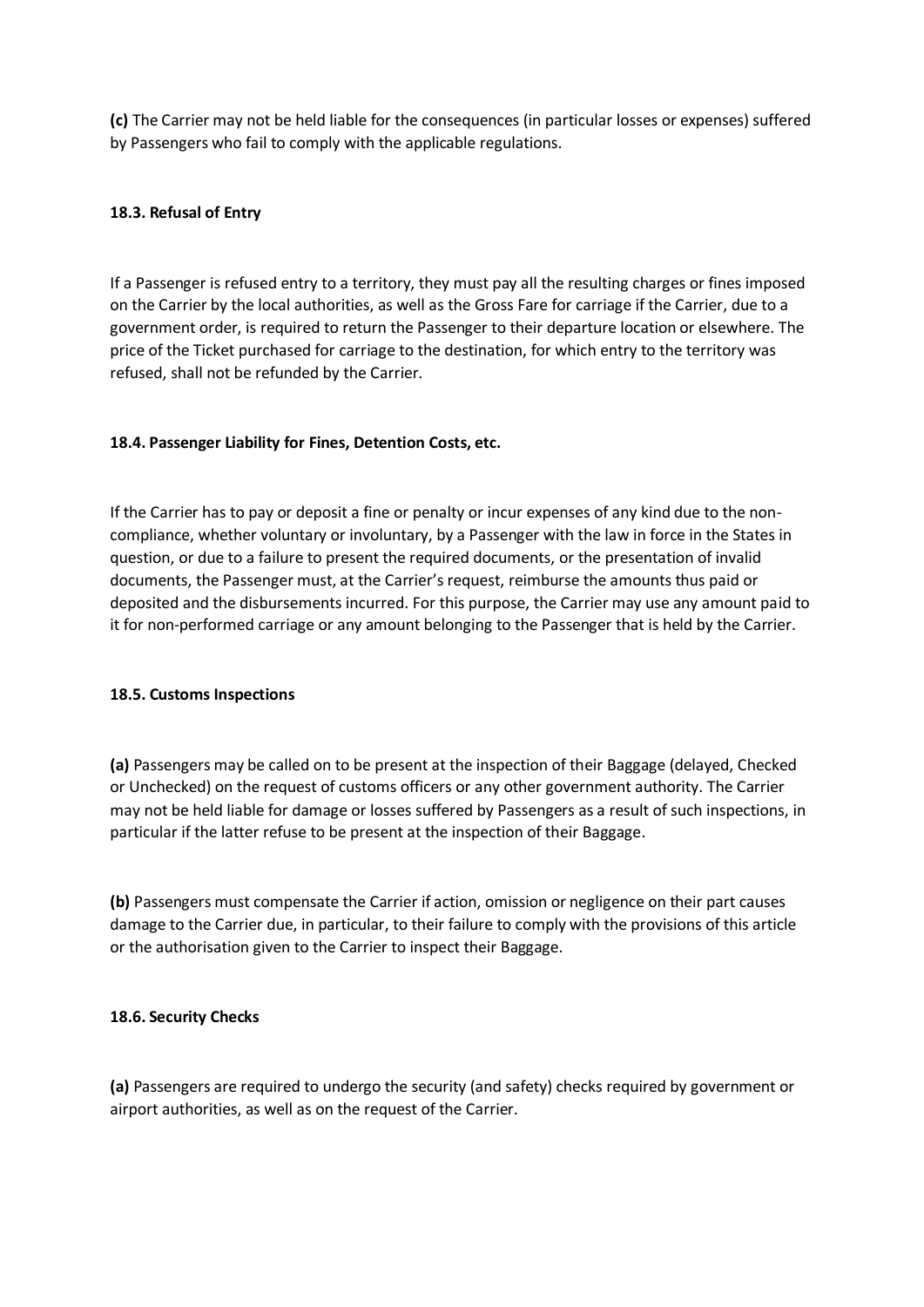**(b)** The Carrier may not be held liable for refusing to carry a Passenger, in particular in the event that such a refusal is based on the profound conviction that said refusal is warranted by the applicable law, regulations and/or requirements.

# **Article 19 - Liability for damage**

# **19.1. General Provisions**

The Carrier's liability shall be determined by the Contractual Carrier´s General Conditions of Carriage, except as otherwise provided for and brought to the Passenger's attention. If the Carrier's liability is incurred, it will be incurred under the following conditions:

**19.1.1.** Carriage performed under these General Conditions of Carriage is subject to the liability rules laid down by the Montreal Convention of 28 May 1999, and Regulation (EC) No 889 of the European Parliament and of the Council of 13 May 2002 amending Council Regulation (EC) No 2027/97 of 9 October 1997 on air carrier liability in respect of the carriage of passengers and their baggage by air.

**19.1.2**. The Carrier shall be liable for the harm caused in the event of death or bodily injury provided that the accident that caused the death or bodily injury occurred on board the aircraft or during any embarkation or disembarkation operations, as defined by Article 17 of the Convention.

**19.1.3**. To the extent that the following provisions do not conflict with the other provisions in these Conditions, and regardless of whether or not the Convention is applicable:

**(a)** The Carrier's liability is limited to Damage occurring during Air Carriage for which its Designator Code appears on the Coupon or the Ticket that corresponds to the flight. If the Carrier issues a Ticket for a carriage service performed by another Carrier or if the Carrier checks in Baggage on behalf of another Carrier, the Carrier shall only act as an agent for said other Carrier. However, as regards Checked Baggage, Passengers are entitled to take action against the first or the last Carrier involved in their journey.

**(b)** The Carrier's liability may not exceed the amount of proven direct Damage and the Carrier shall not be liable, in any way, for consequential Damage or any form of non-compensatory Damage.

(c) The Carrier may in no way be held liable for Damage that results from compliance by the Carrier with any provisions of the law or regulations (laws, regulations, decisions, requirements and provisions) or a failure to comply with said same provisions by the Passenger.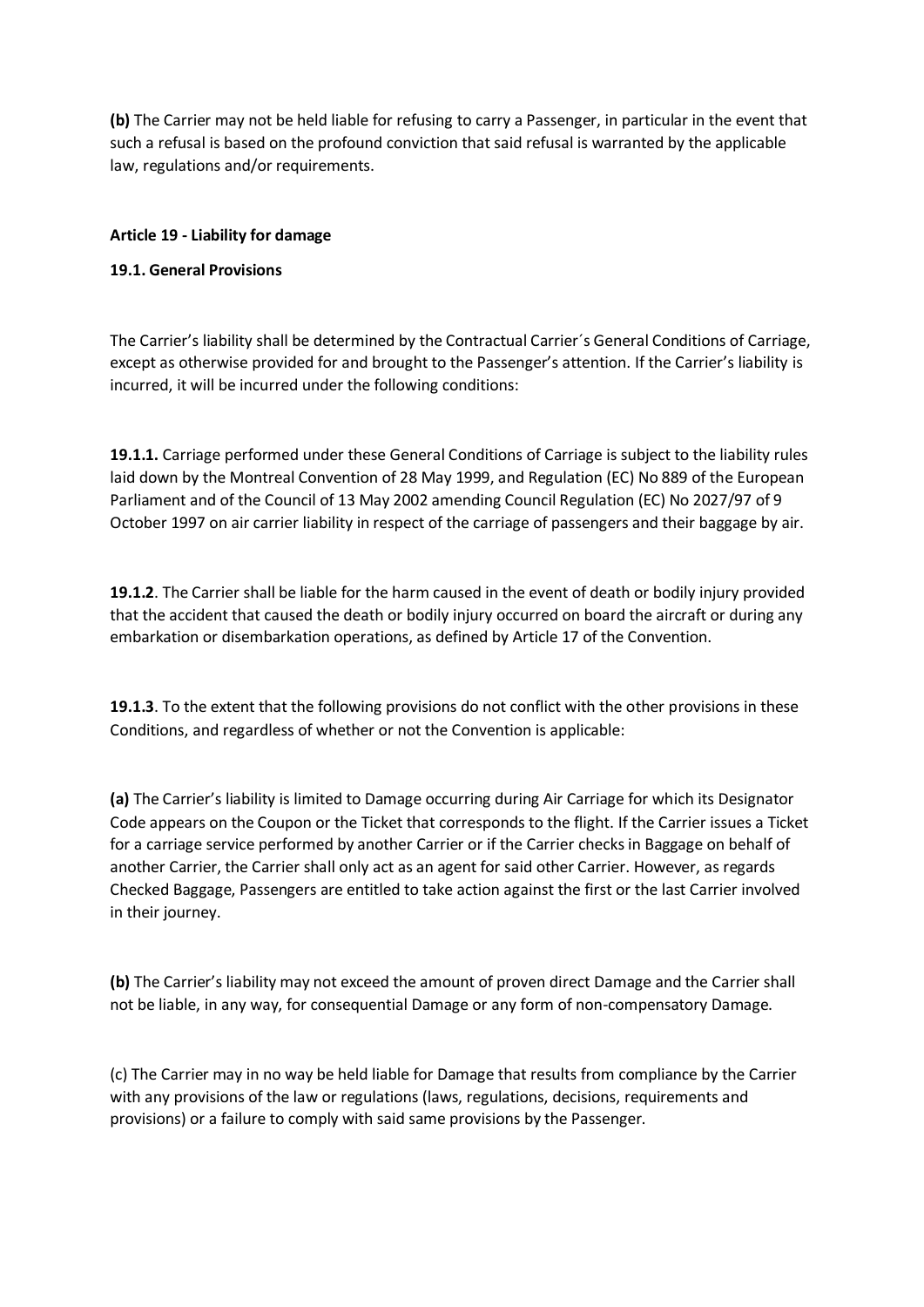**(d)** The Carrier may not be held liable for Damage to Unchecked Baggage, unless such Damage is caused directly by a failure or action on the part of the Carrier, one of its officials or agents, which must be proved by the Passenger citing such Damage.

**(e)** The Carrier is not liable for any illness, injury or disability, including the death of a Passenger, caused by the Passenger's physical condition, nor for any deterioration in said same condition.

**(f)** The Contract of Carriage, including these General Conditions of Carriage and all the liability exclusions or limitations contained therein, shall apply to and benefit the Carrier's Authorised Agents, its officials and agents, who have performed their jobs, its representatives and the owner of the aircraft used by the Carrier, as well as the said owner´s staff, employees and representatives. The overall amount recoverable from the aforementioned persons may not exceed the amount of the Carrier´s liability.

**(g)** If negligence or another wrongful action or omission on the part of the person who is claiming compensation, or the person whose rights they hold, caused the Damage or contributed thereto, the Carrier shall be wholly or partially exempt from its liability with regard to said person, including in the event of death or bodily injury, in accordance with the law in force.

**(h)** Except as expressly otherwise provided for, none of these provisions involve the waiver of the exclusion or limitation of the liability of the Carrier, the owner whose aircraft is used by the Carrier, their staff, officials, agents or representatives, in accordance with the Convention and applicable law.

# **19.2. Provisions Applicable to International and Internal Flights**

# **19.2.1. Bodily Injury:**

**(a)** In accordance with Article 17 § 1 of the Montreal Convention of 28 May 1999, the Carrier is liable for Damage sustained in the event of the death or bodily injury suffered by a Passenger, if the accident that caused the Damage occurred on board the aircraft or in the course of any embarking or disembarking operations, pursuant to the aforementioned Convention, and subject to any liability exemptions.

**(b)** The Carrier shall not be liable for the Damage if it provides proof that:

The death or bodily injuries suffered were a result of the physical or mental health of the Passenger prior to the Passenger boarding the flight.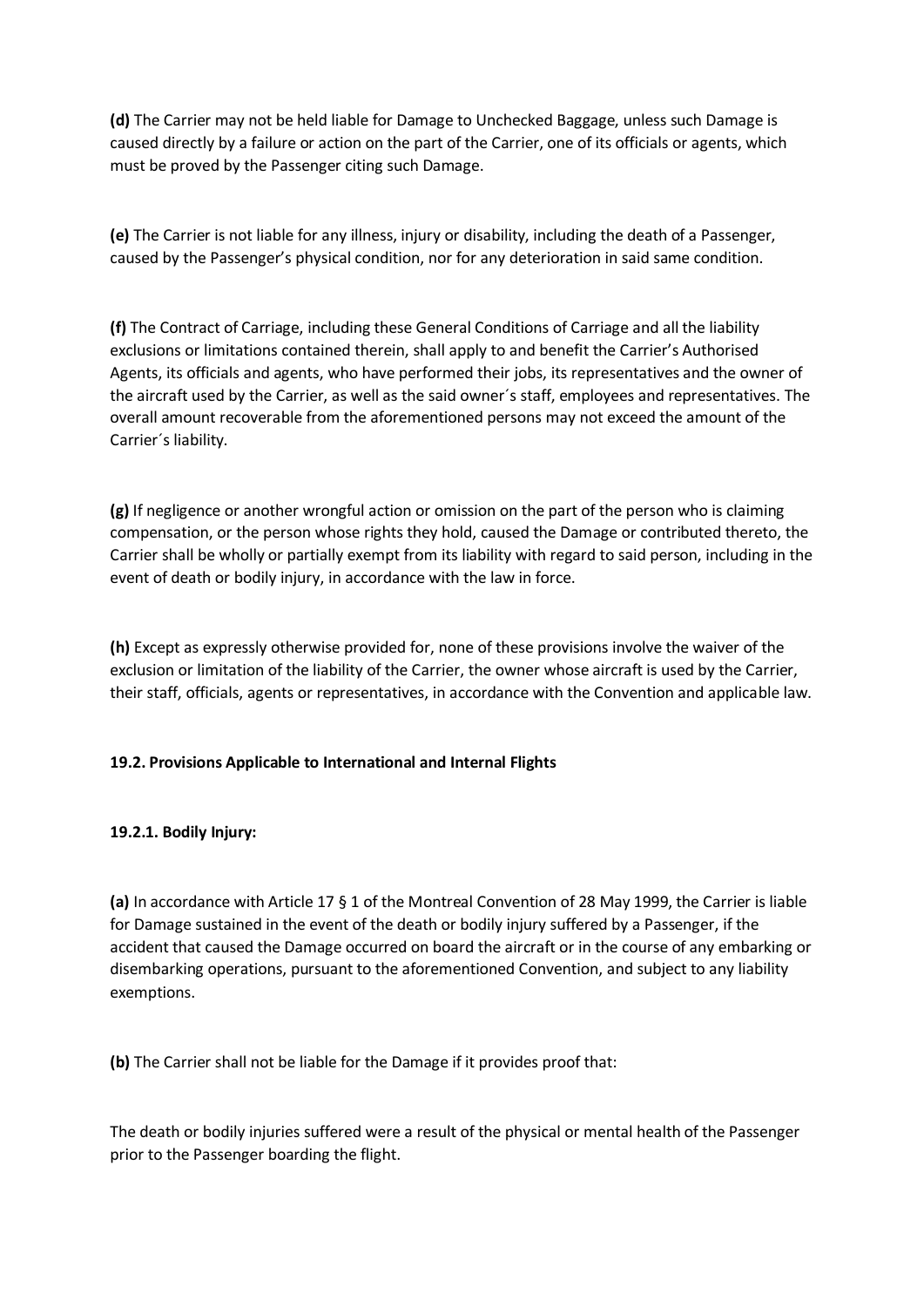The Damage, as defined by paragraph 2.1 (a) was caused, in whole or in part, by negligence, a wrongful act or omission on the part of the person claiming compensation, or the person whose rights they hold, in accordance with Article 20 of the Montreal Convention of 28 May 1999.

The Damage is not due to negligence, or another wrongful act or omission on the part of the Carrier, its officials or agents, insofar as the amount of Damage exceeds 128,821 SDR per Passenger, pursuant to Article 21 § 2 (a) of the Montreal Convention of 28 May 1999.

The Damage results solely from negligence, or another wrongful act or omission on the part of a third party, insofar as the amount of Damage exceeds 128,821 SDR per Passenger, pursuant to Article 21 § 2 (b).

**(c)** Amount of compensable Damage:

The extent of the Carrier's liability in the event of the death or bodily injury of a Passenger, pursuant to paragraph 2.1 (a) above, is not subject to any limitation. The amount of compensable Damage shall cover redress of the Damage, as determined by amicable agreement, expert appraisal or the competent courts.

Within the scope of these provisions, the Carrier shall only compensate Passengers in excess of the amounts received thereby under the social security system to which they are affiliated and solely for compensatory Damage.

(d) The Carrier reserves all rights of recourse and subrogation against all third parties.

(e) In the event of death or bodily injury resulting from an air accident, pursuant to Article 17 of the Montreal Convention of 28 May 1999 and paragraph 2.1 (a) of this article and pursuant to Article 5 of Regulation (EC) No 889 of the European Parliament and of the Council of 13 May 2002 amending Council Regulation (EC) No 2027 of 19 October 1997, the person identified as the Beneficiary may benefit from an advance to enable them to meet their immediate needs, in proportion to the material damage sustained. Said advance shall not be less than the equivalent in euros of 16,000 SDR per Passenger in the event of death. Subject to the law in force, said advance shall be paid within 15 days of the identification of the Beneficiary and shall be deductible from the definitive amount of compensation owed to the deceased Passenger.

Pursuant to Article 5 of Regulation (EC) No 889 of 13 May 2002 and Article 28 of the Montreal Convention of 28 May 1999, the payment of said advances or early payments does not constitute recognition of liability and said amounts may be deducted from amounts paid subsequently by the Community Air Carrier as compensation, depending on the liability thereof.

Said advance is not refundable except where proof is provided that negligence or another wrongful act or omission on the part of the person claiming compensation, or of the person whose rights they hold, caused the Damage or contributed thereto, or where the person to whom the advance was paid was not entitled to compensation.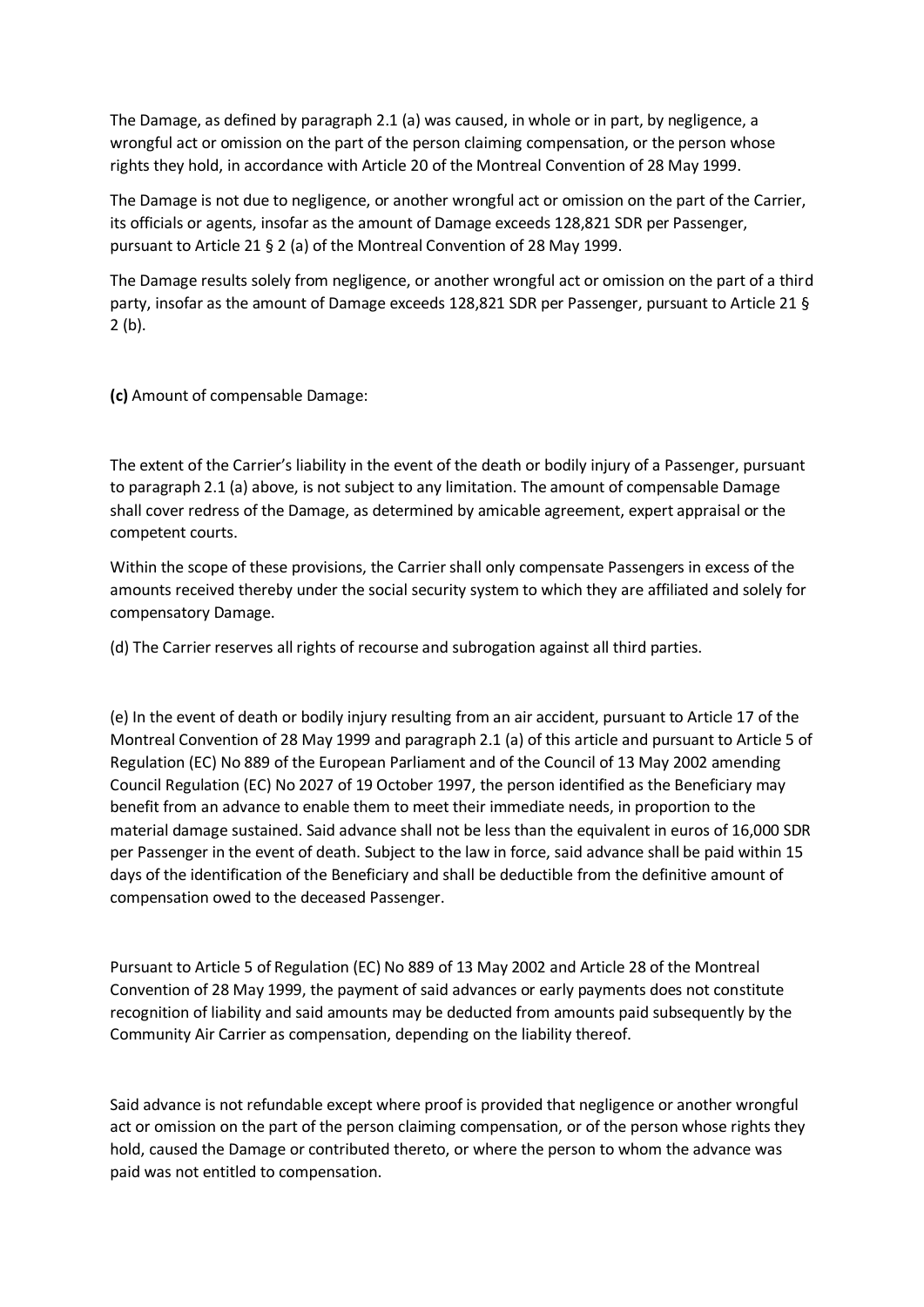### **19.2.2 Delays:**

**(a)** Characteristics of compensable Damage:

Solely proven direct Damage that directly results from a delay is compensable, to the exclusion of all consequential Damage or any other form of Damage other than compensatory Damage.

The Passenger must prove the existence of Damage resulting directly from the delay.

**(b)** Extent of the Carrier's liability:

The Carrier shall not be liable for Damage resulting from a delay if it proves that it, its officials or agents took all the measures that could reasonably be required to prevent the Damage or that it was impossible for it to take such measures.

The Carrier is not liable for the Damage resulting from a delay, if the delay is attributable to the Passenger or if the Passenger contributed thereto, i.e. if the Damage results in whole or in part from negligence, or a wrongful act or omission on the part of the person who is claiming compensation or of the person whose rights they hold.

**(c)** Extent of Compensation:

In the event of Damage suffered by Passengers resulting from a delay, as defined by the Montreal Convention of 28 May 1999, and with the exception of acts or omissions on the part of the Carrier or the latter´s officials committed with the intention of causing Damage or imprudently and with an awareness that Damage could be caused, the Carrier's liability is limited to the amount of 5,346 SDR per Passenger. The amount of compensation shall be determined in light of the Damage proved by the Passenger.

In the event of Damage resulting from a delay in the delivery of Checked Baggage, and with the exception of acts or omissions committed with the intention of causing Damage or imprudently and with an awareness that Damage could be caused, the Carrier's liability is limited to the amount of 1,288 SDR per Passenger. Lump-sum compensation (intended to cover the costs of immediate requirements) may be granted to Passengers.

#### **19.2.3 Baggage:**

**(a)** In accordance with Article 17 of the Montreal Convention of 28 May 1999, the Carrier is liable for Damage suffered due to the destruction, loss or damage of Checked Baggage, if the incident that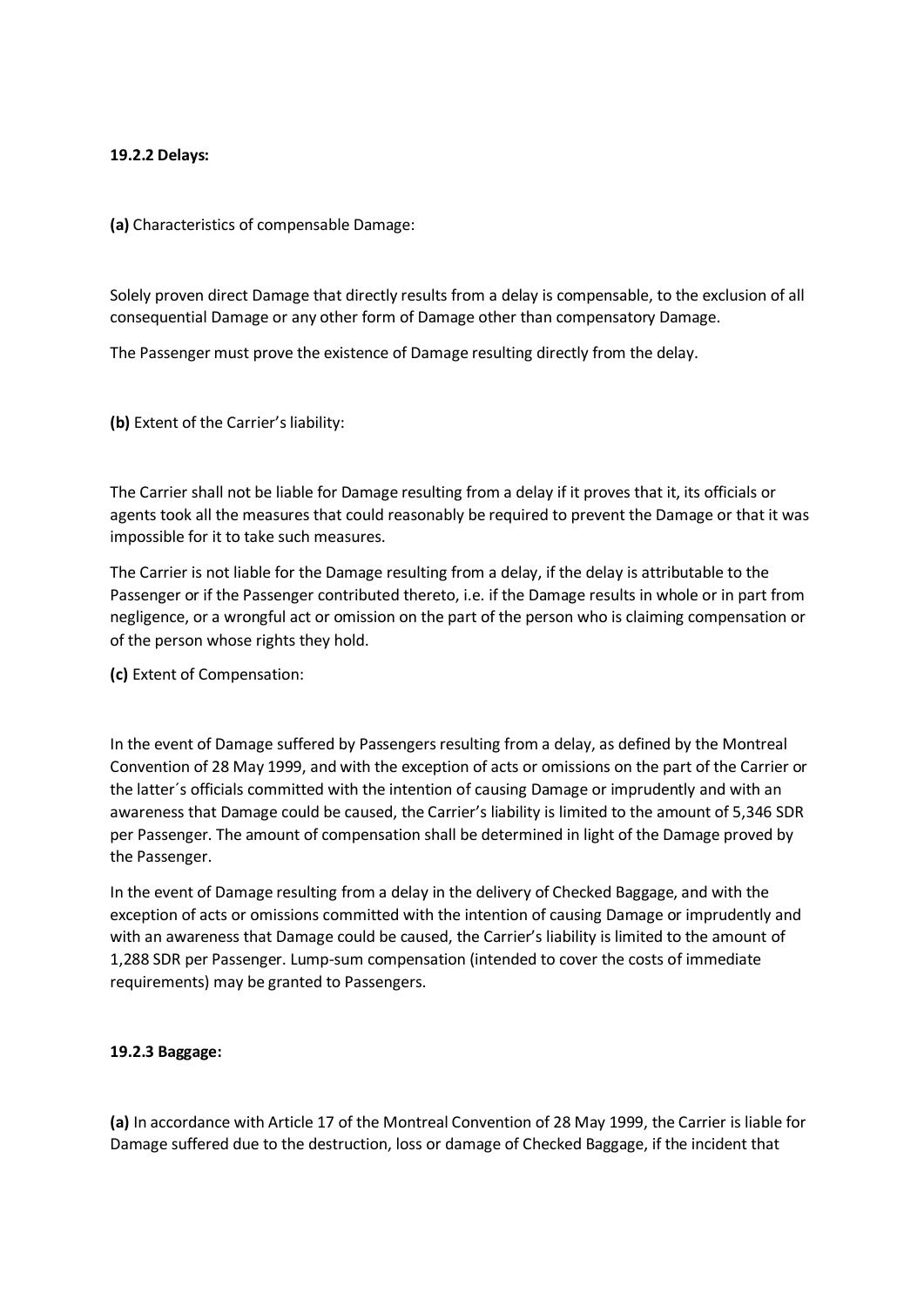caused the Damage occurred on board the aircraft or during any period during which the Carrier had custody of the Checked Baggage.

**(b)** Exclusions of the Carrier's liability:

The Carrier shall not be liable for Damage suffered by a Passenger's Baggage where said Damage results from the nature of or an inherent defect in said Baggage. If the property contained in the Passenger's Baggage is a cause of damage to another person or the Carrier, the Passenger must compensate the Carrier for all losses suffered and costs incurred as a result.

The Carrier shall not assume any specific liability, other than that provided for in sub-paragraph (c) below, for any Damage and/or loss caused to fragile or valuable items or items that are not adequately packed, as specified in Article 10.1.2., unless the Passenger has made a Special Declaration of Interest as provided for in Article 10.2.3. and has paid the corresponding surcharge.

The Carrier shall not be liable for Damage caused in whole or in part to Baggage, due to negligence, or a wrongful act or omission on the part of the person who is claiming compensation, or the person whose rights they hold.

**(c)** Amount of Compensable Damage:

For Checked Baggage and with the exception of acts or omissions committed with the intention of causing Damage or imprudently and with an awareness that Damage could result therefrom, the Carrier's liability in the event of Damage shall be limited to 1,288 SDR per Passenger. If a higher value was declared, pursuant to Article 10.2.3., the Carrier's liability shall be limited to the value declared, unless the Carrier can provide proof that said value is higher than the Passenger's genuine interest at the time of delivery.

For Unchecked Baggage allowed on board, the Carrier may only be held liable in the event of proven fault on the part of the Carrier, its officials or agents. In this case, said liability shall be limited to 1,288 SDR per Passenger.

#### **Article 20 - Time limitation on claims and action**

#### **20.1. Notification of Claims for Baggage**

**(a)** The receipt of Checked Baggage without any complaint from the Passenger within the scheduled timeframes shall constitute a presumption, unless the Passenger provides proof to the contrary, that the Baggage was delivered in a good condition and in accordance with the Contract of Carriage. All missing Baggage must imperatively be declared to the Carrier as soon as the flight arrives. Any declarations made subsequently may not be taken into account. In the same way, any item noted as missing from Baggage must imperatively be declared to the Carrier as soon as possible. Any late declarations may not be taken into account.